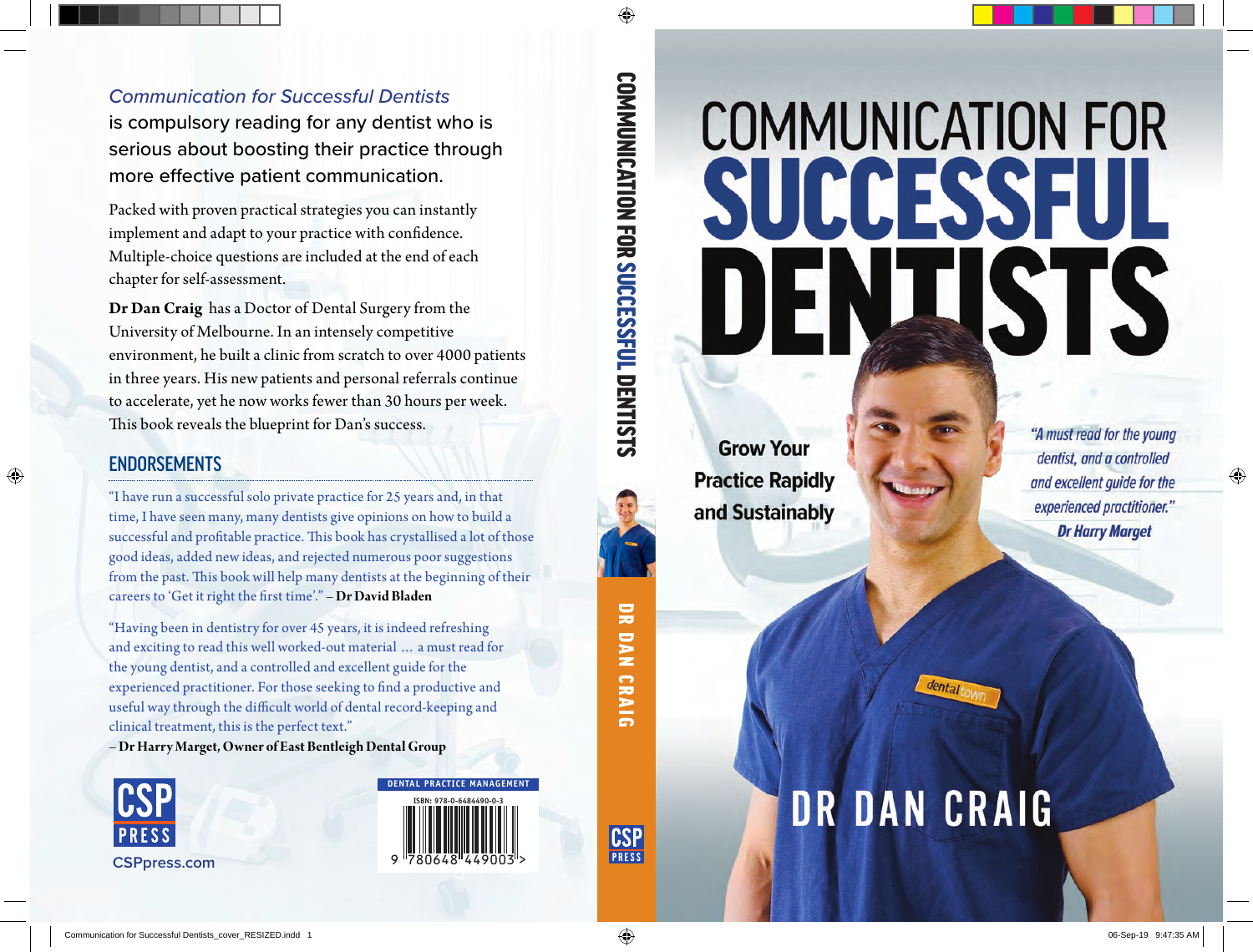# **COMMUNICATION FOR SUCCESSFUL**<br>**DENTISTS**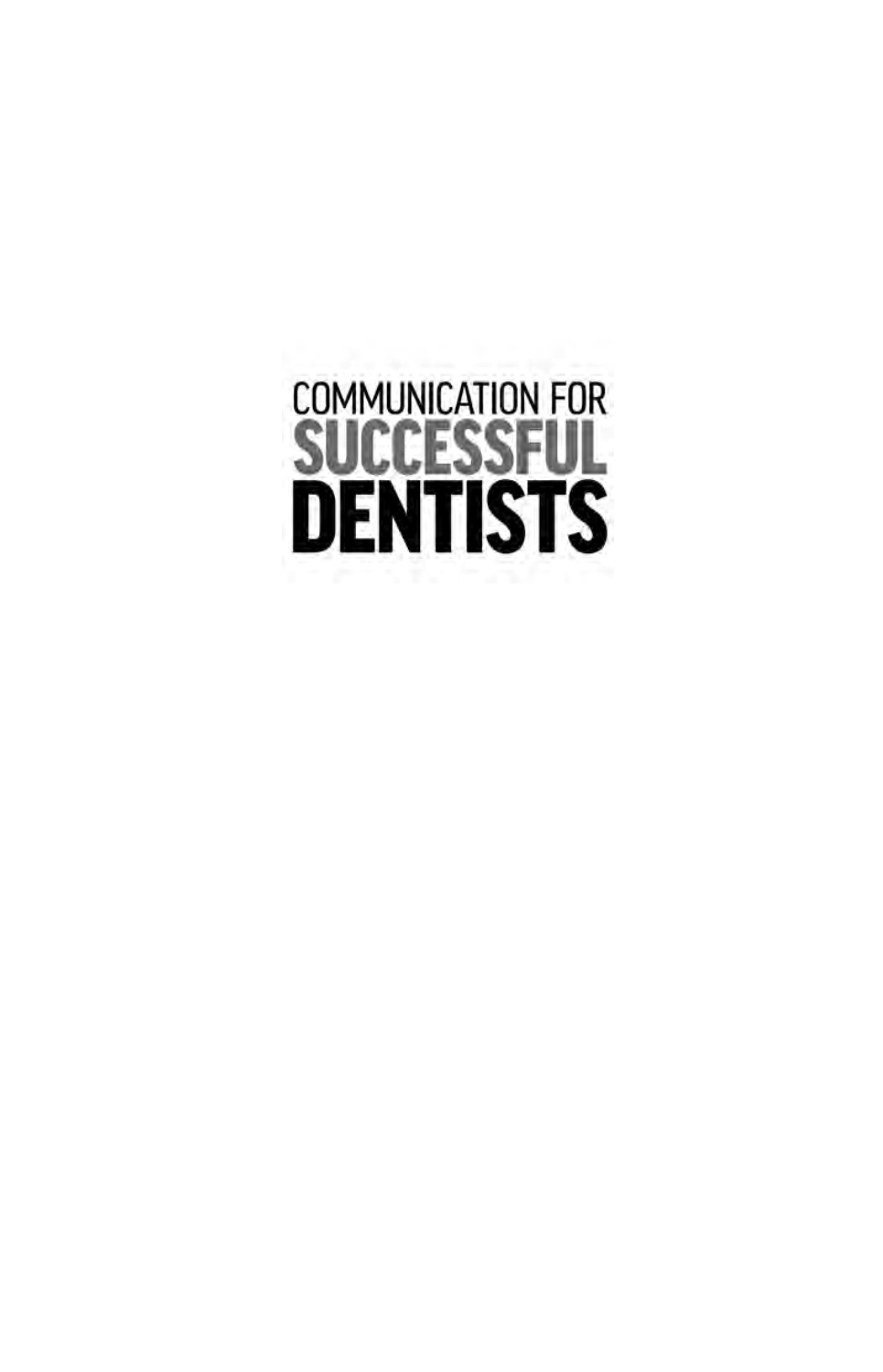**Dr Dan Craig** graduated from the University of Melbourne in 2014. In 2016 he started a dental practice from scratch. After three years, he had built his practice to over 4000 patients. His first book was a children's colouring and storytelling book, through which parents could simultaneously learn about oral health with their children, titled *How Little Harriet Lived to 100 (And Smiled as She Chewed Her Cake)*. *Communication for Successful Dentists* is Dan's second book and was originally devised to further his own understanding of how to communicate effectively with patients and staff. He places a strong emphasis on ethics, and has his own not-for-profit organisation called Doctor Dan Craig, which helps teenagers navigate difficult times in their lives and achieve their wildest goals and dreams. All profits from the sale of this book will go towards Dan's not-for-profit organisation (doctordancraig.com).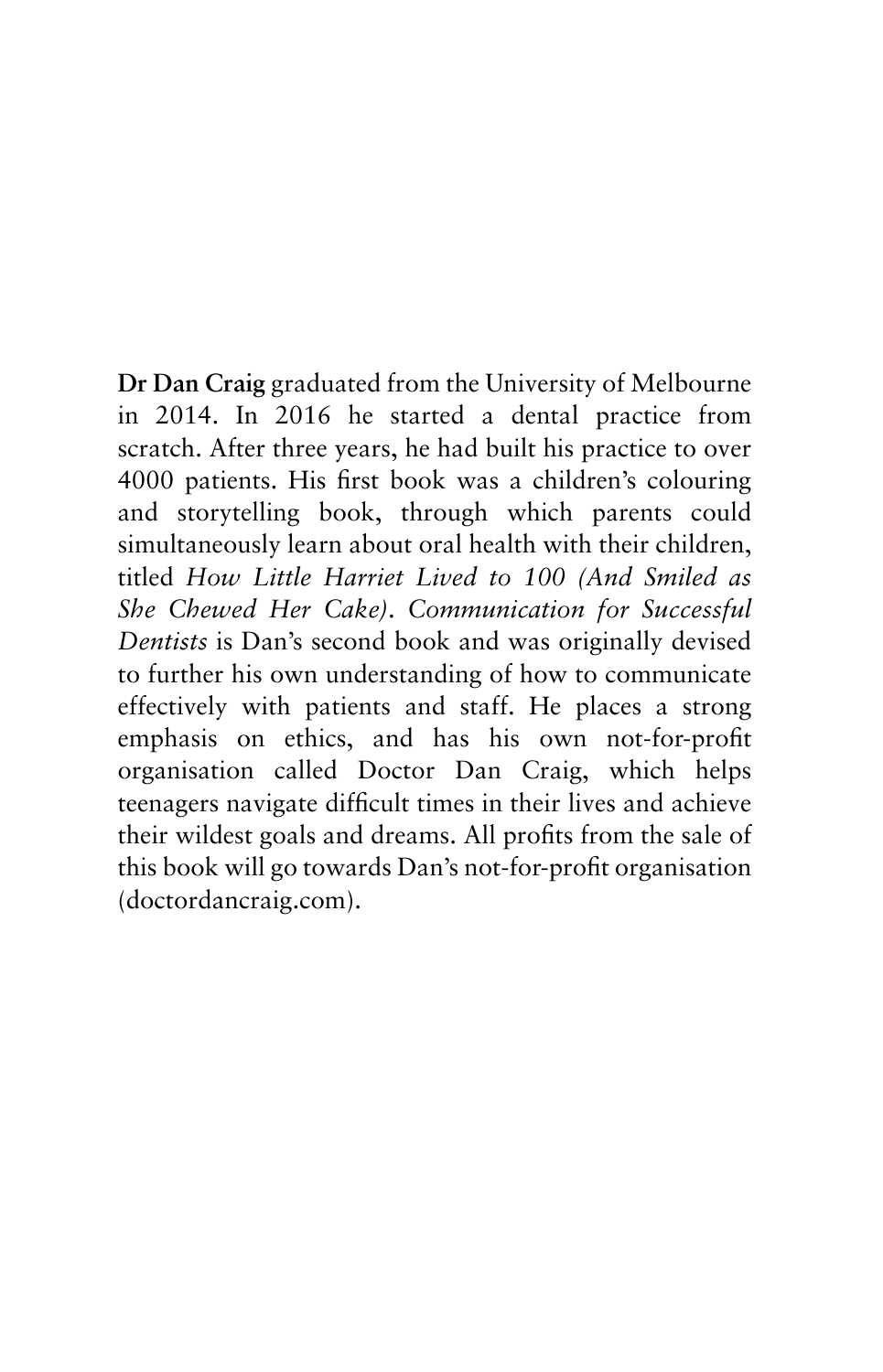# **COMMUNICATION FOR** CESS EN 1 **ISTS**

# **DR DAN CRAIG**

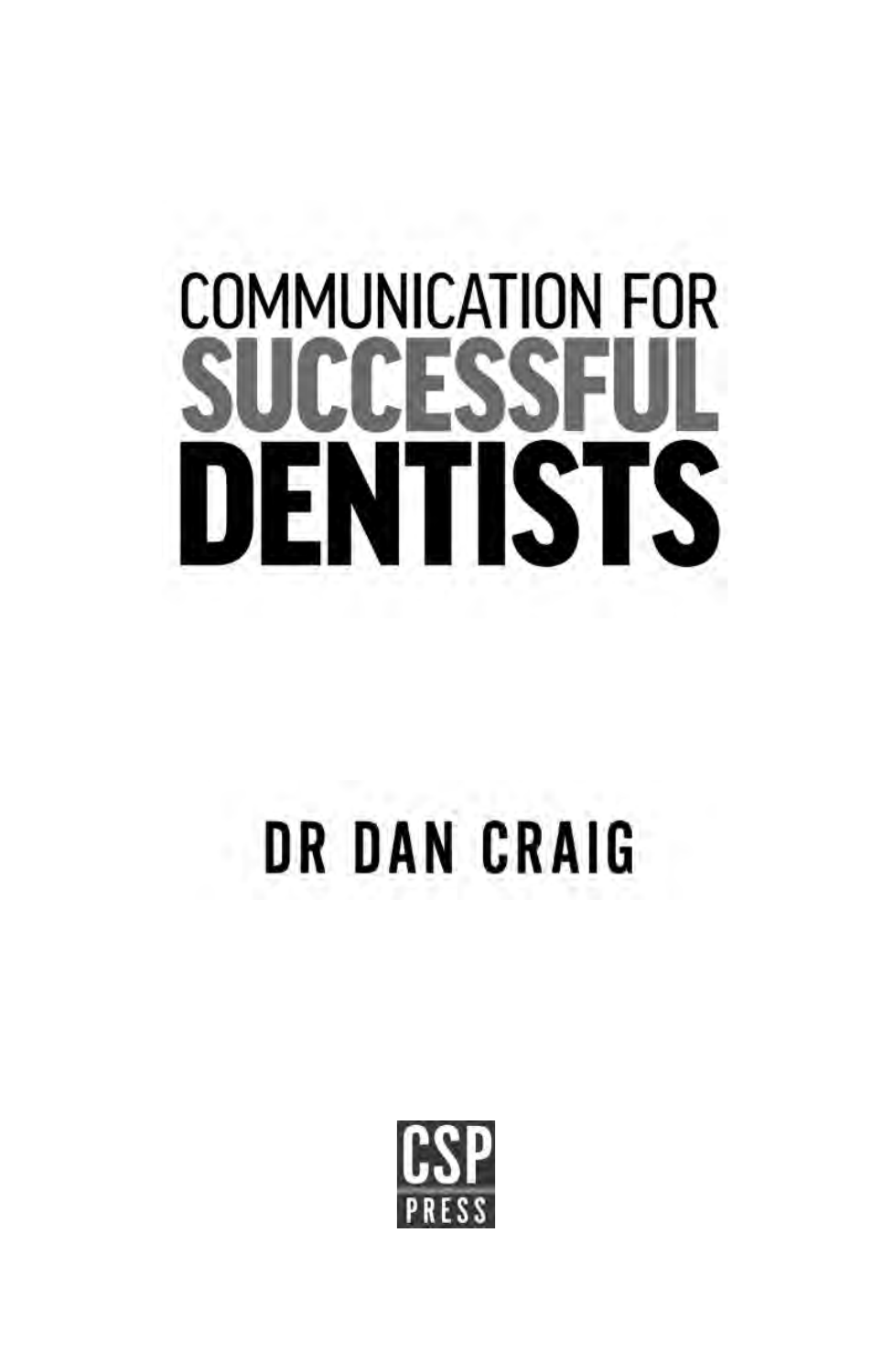Published by CSP Press Suite 528 / Level 5 1 Queens Road Melbourne VIC 3004 Australia www.csppress.com

Copyright © 2020 Eats Australia, Pty Ltd. The moral rights of the author have been asserted.

All rights reserved. This book or any part thereof may not be reproduced, stored in a retrieval system, or transmitted in any form or by any means, electronic, mechanical, photocopying, recording, or otherwise, without prior written permission of the author or publisher. Email: support@csppress.com

Cover design by Luke Harris of WorkingType Book Design Cover photograph of author by Jonathan Ormandy Stock cover image of dental chair licensed from Unsplash M&M is a registered trademark of Mars, Inc Isolite is a registered trademark of Zyris, Inc DryShield is a registered trademark of DryShield, LLC Printed in Australia by McPherson's Printing Group Typeset in Sabon 11.5/15

> *Communication for Successful Dentists* ISBN 978-0-6484490-0-3



A catalogue record for this book is available from the National Library of Australia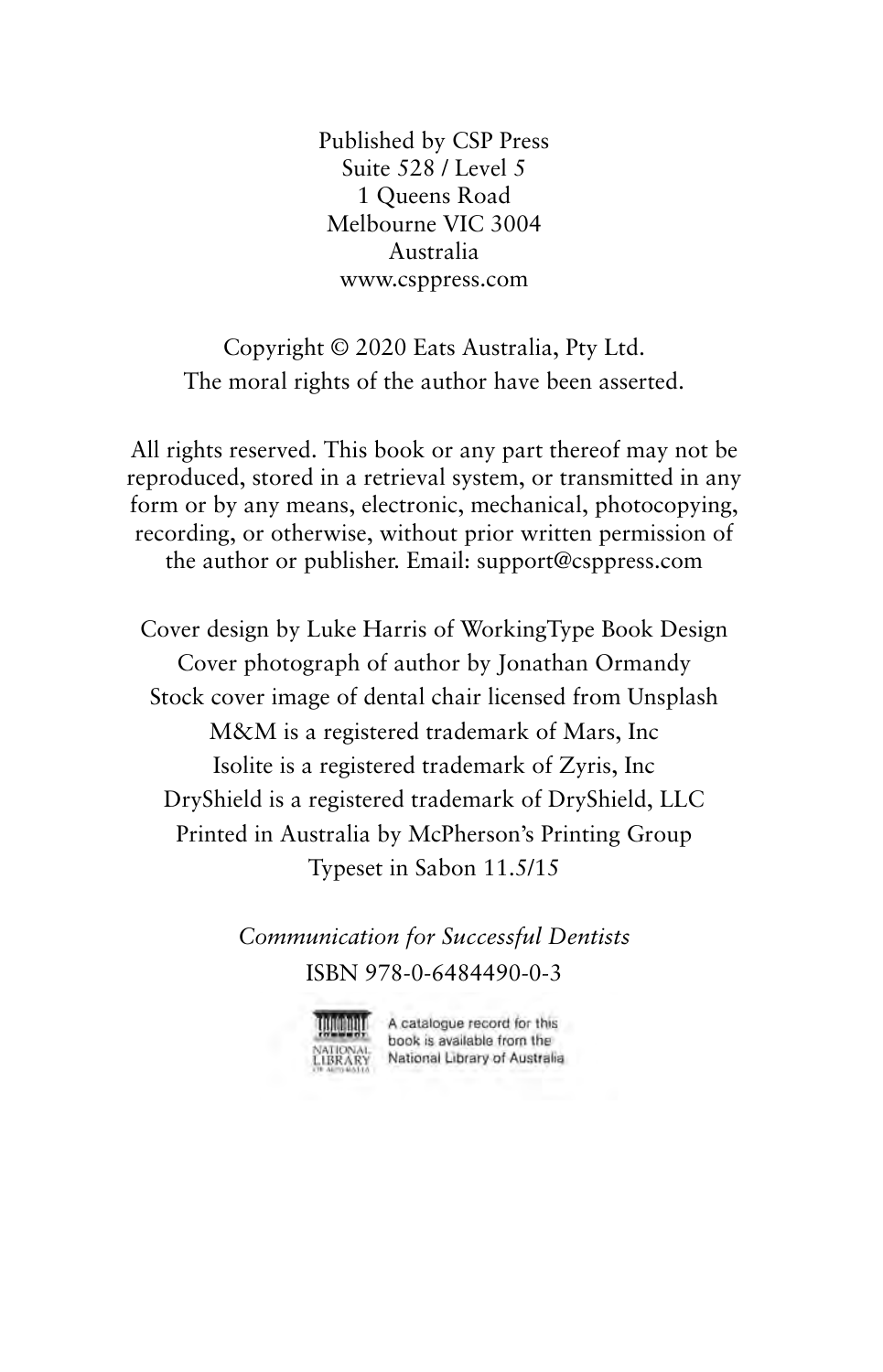**Dedication** To my mother and father for all their love, support and belief.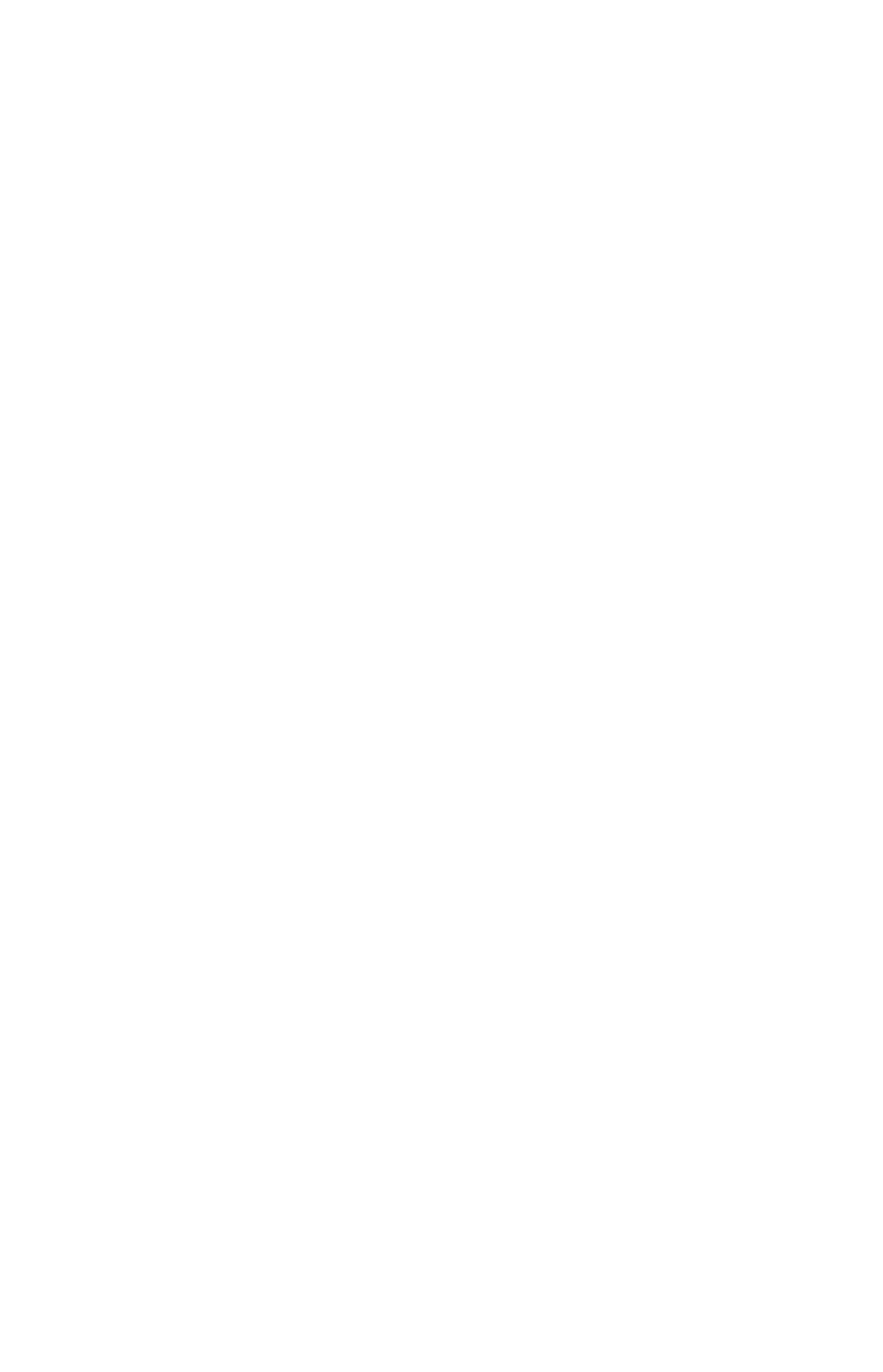# **CONTENTS**

| FOREWORD                                                                                         | ix           |
|--------------------------------------------------------------------------------------------------|--------------|
| PREFACE                                                                                          | xi           |
| <b>INTRODUCTION</b>                                                                              | $\mathbf{1}$ |
| <b>CHAPTER 1</b><br>Meeting Your Patient for the First Time                                      | 5            |
| <b>CHAPTER 2</b><br>The Examination: The Right Things to Say                                     | 33           |
| <b>CHAPTER 3</b><br>Treatment Planning:<br>Key Principles in a Profitable, Efficient Approach 40 |              |
| <b>CHAPTER 4</b><br>Presenting the Disease                                                       | 49           |
| <b>CHAPTER 5</b><br>Presenting the Options                                                       | 55           |
| <b>CHAPTER 6</b><br>Discussing the Risks                                                         | 75           |
| <b>CHAPTER 7</b><br>Discussing the Fees                                                          | 78           |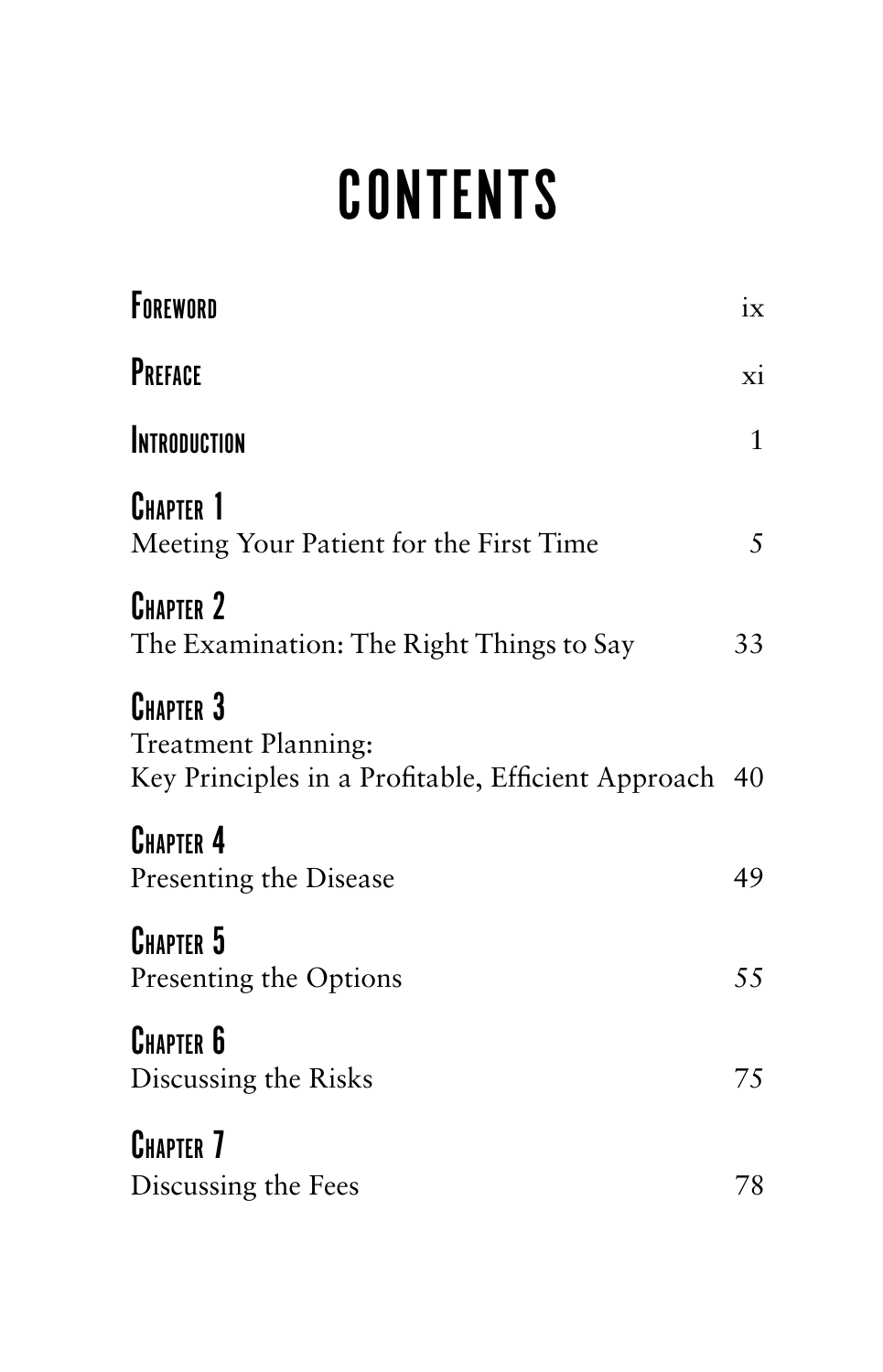| <b>CHAPTER 8</b><br>Battling the Private Health Insurance Companies<br>(Independent, Non-contracted Practices Only) | 85  |
|---------------------------------------------------------------------------------------------------------------------|-----|
| <b>CHAPTER 9</b><br>Starting the Procedure                                                                          | 89  |
| <b>CHAPTER 10</b><br>During the Procedure                                                                           | 93  |
| <b>CHAPTER 11</b><br>After the Procedure                                                                            | 102 |
| <b>CHAPTER 12</b><br>Rebooking the Patient                                                                          | 110 |
| CHAPTER 13<br>Checking the Patient Out                                                                              | 114 |
| CHAPTER 14<br>Phone Calls and Front Desk                                                                            | 116 |
| <b>CHAPTER 15</b><br>FAQs from Patients                                                                             | 125 |
| ANSWERS<br>To Self-Assessment Questions plus Feedback                                                               | 131 |
| <b>PROCESS CHARTS FOR CONTINUOUS IMPROVEMENT</b>                                                                    | 163 |
| <b>ACKNOWLEDGMENTS</b>                                                                                              | 171 |
| INDEX                                                                                                               | 175 |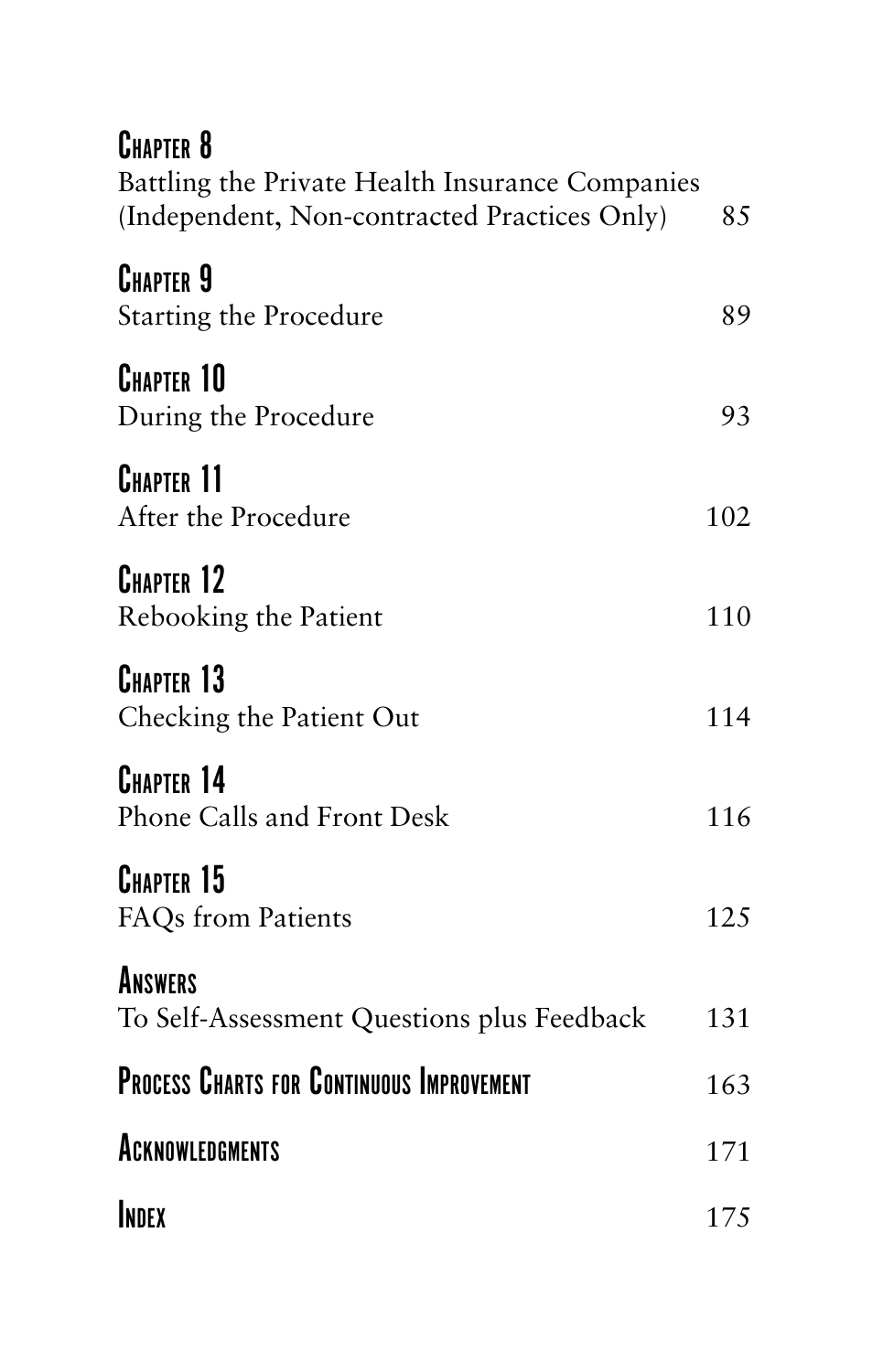# Foreword

There are a plethora of books that talk about the ways to run a dental practice, but many of them have been the product of observation by practitioner and commentator alike.

This new text, *Communication for Successful Dentists*, is an original, practical and well-thought-through delivery of clinical experience, forged from having to find a way forward from the very beginning.

The author does not hold back on any area. He defines with conviction the areas and boundaries that need to be implemented by dentists in order to build the momentum and energy required to enter into private practice and thrive.

In each and every chapter the reader is given an opportunity to weigh up the pros and cons of practical and sometimes controversial topics for themselves. The result is clarity on how to implement and adapt effective methods of communication that will help dentists grow their practices.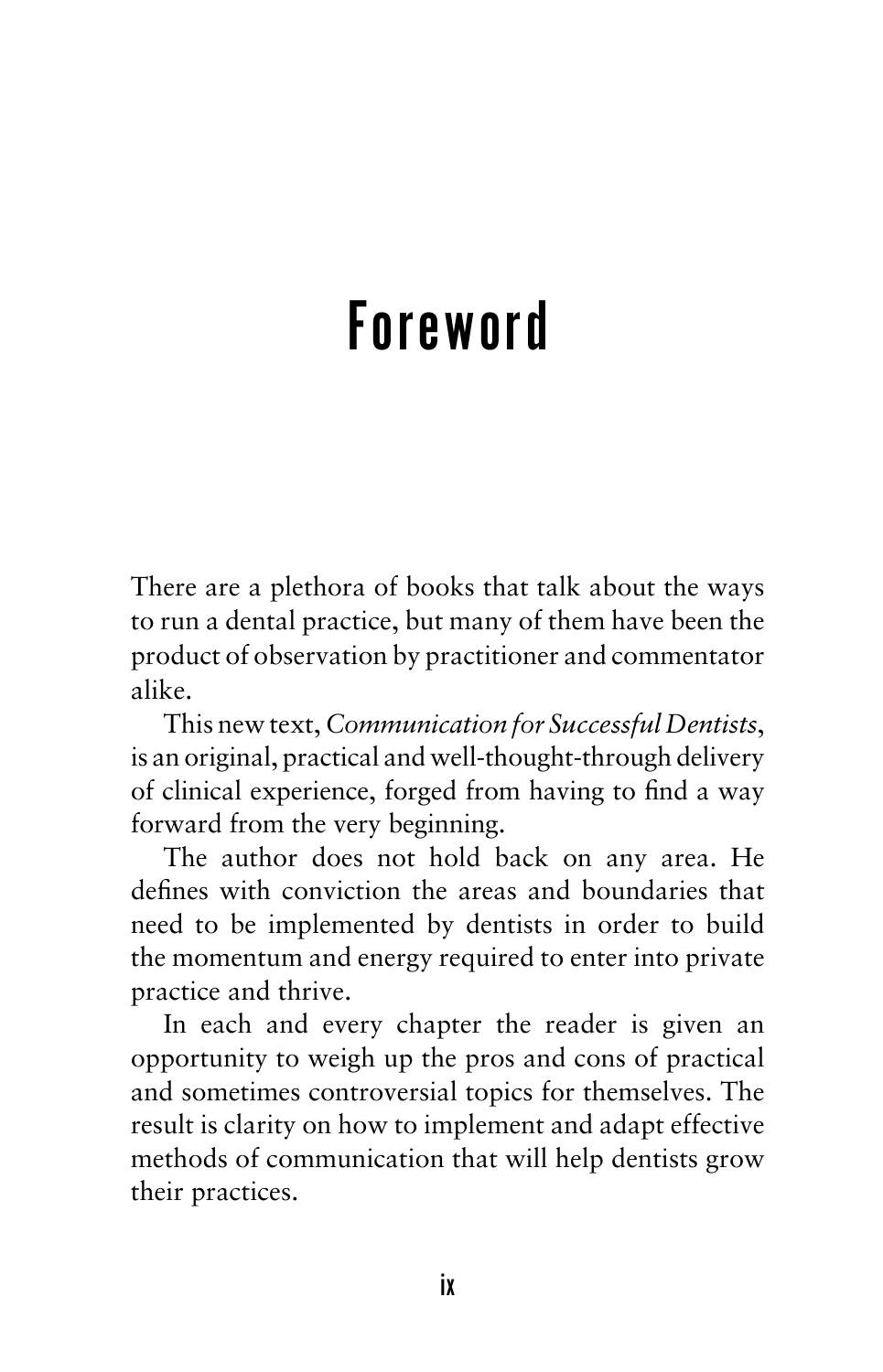In my opinion, this book will be a valuable and necessary add-on for every new dental graduate starting out in business.

Finally, the author speaks candidly about failures and successes and how each was achieved.

The creativity used in the layout of the material shows that much time and effort were used to prepare and share this knowledge with the profession.

A highly commendable addition to dental literature.

Dr Harry Marget Owner of East Bentleigh Dental Group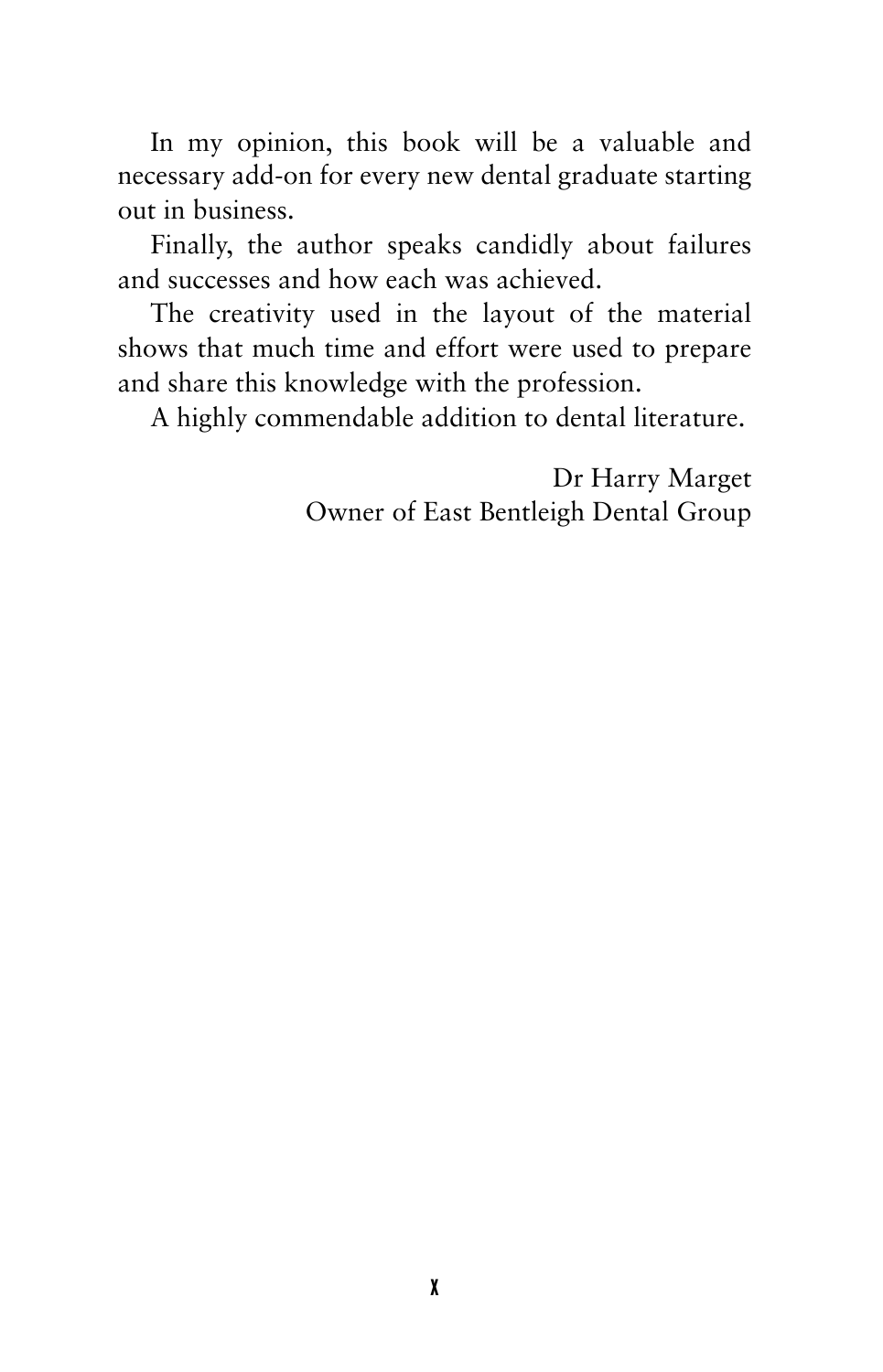# Preface

Welcome to the first in a series of books to be published by CSP Press. CSP stands for 'Communication for Successful Professionals'. Our mission is to help good professionals become great professionals, by publishing resources to improve communication skills across a range of professions.

*Communication for Successful Dentists* is more than just another manual on effective communication. The author, Dr Dan Craig, has already used the material within as the blueprint for his own extraordinary success as a dentist.

Dr Craig has trained his own staff in these principles and techniques in order to build his dental practice in Launceston at a phenomenal rate. On average he attracted more than 100 new patients per month in the first three years of Dentaltown's existence.

There is a world of difference between ordinary and effective communication. This book enables new or experienced dentists to fully appreciate this difference and learn how to apply Dr Craig's principles and techniques in order to grow their business.

> Dr Euan Mitchell Managing Editor of CSP Press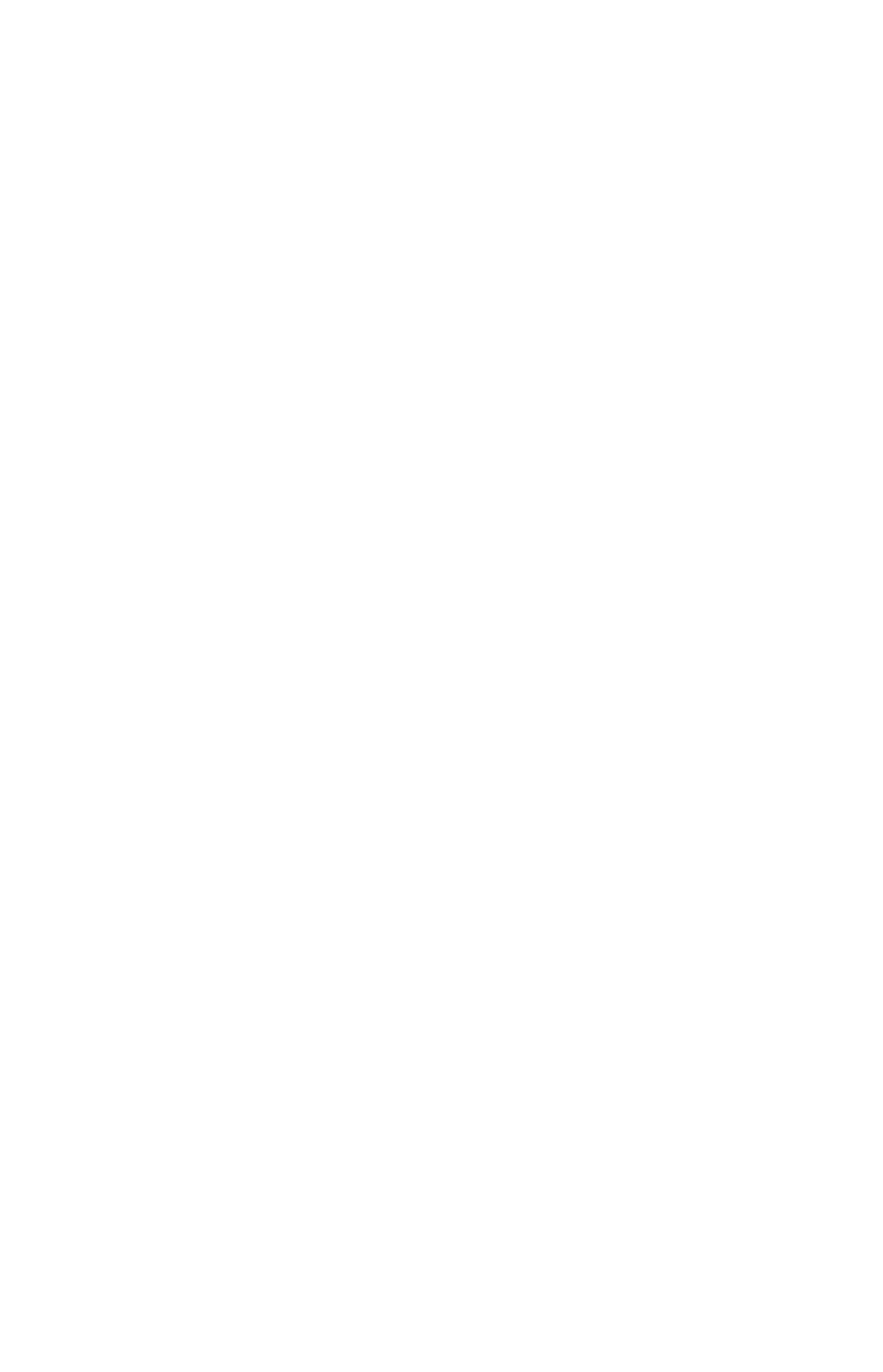# INTRODUCTION

### What's in this book for you?

At the end of my dental studies at university, I remember being in a tutorial room by myself and staring at the ceiling. I had some difficult decisions to make. Despite all the support given to me over my years of study, I felt very much alone and daunted by the looming challenges of entering the profession.

My qualification was *not* going to be an easy ticket to professional practice because there had been an increasing over-supply of graduate dentists in recent years. Competition would be extremely tough, regardless of whether I chose to work in the public dental system or private practice.

I worked with some brilliant and dedicated dentists in the public system during my training. These professionals make an important and valuable contribution to our community, but running my own practice had an even stronger appeal for me. I wanted to be master of my own destiny, set my own hours, and practise the way I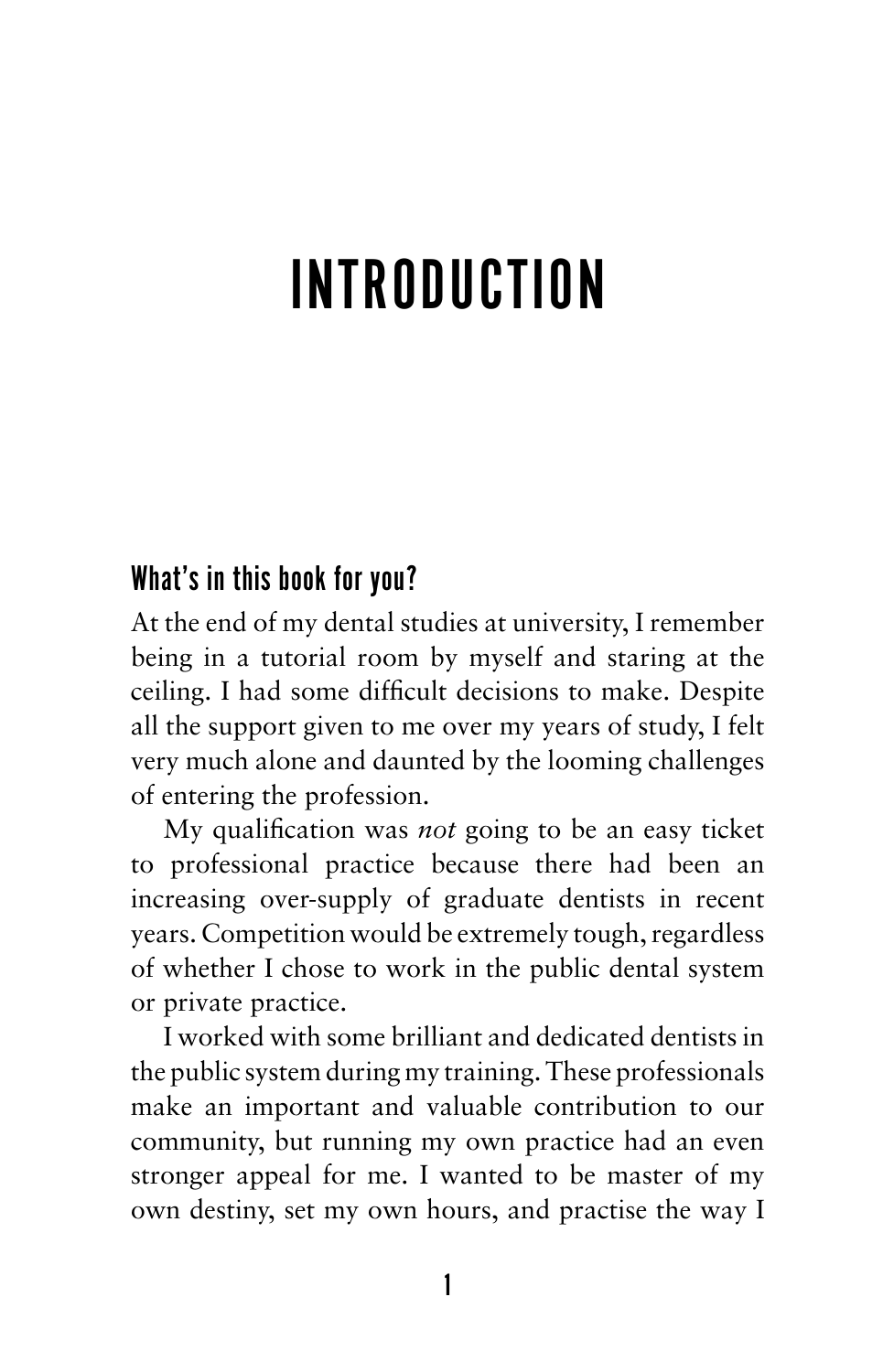preferred. This would mean a lot of hard work as well as risk, and I hoped the rewards would be worthwhile. And deep down I wanted to know that if I failed, it was because of me, not someone else.

After graduating, I spent about 18 months doing locum work in more than 10 private dental practices. I quickly appreciated what an excellent opportunity this was to compare how practices were run and to identify what made one more successful than another. There were obvious differences in locations, marketing and staffing, but to me the real key to success in a private practice was the quality of patient-staff communication.

We had been taught the basics of communicating with our patients during our training, but most of our daily focus at university was on learning dental techniques, procedures and treatments. This is perfectly understandable in a public university course – the foundation has to be quality dentistry – but my initial professional experience helped me realise that there was a lot more to learn about communication if I wanted to start my own successful practice.

So I kept a journal about my experiences in each dental practice. I noted what I thought worked and didn't work when communicating with patients and also fellow staff. I would often discuss my findings with colleagues and mentors to refine my ideas. At each new practice I would continue to test specific ways of communicating with patients and staff to gauge the impact of my techniques.

I joined online forums and read books by other dentists and medicos to compare what they had to say about effective communication. Each day I would test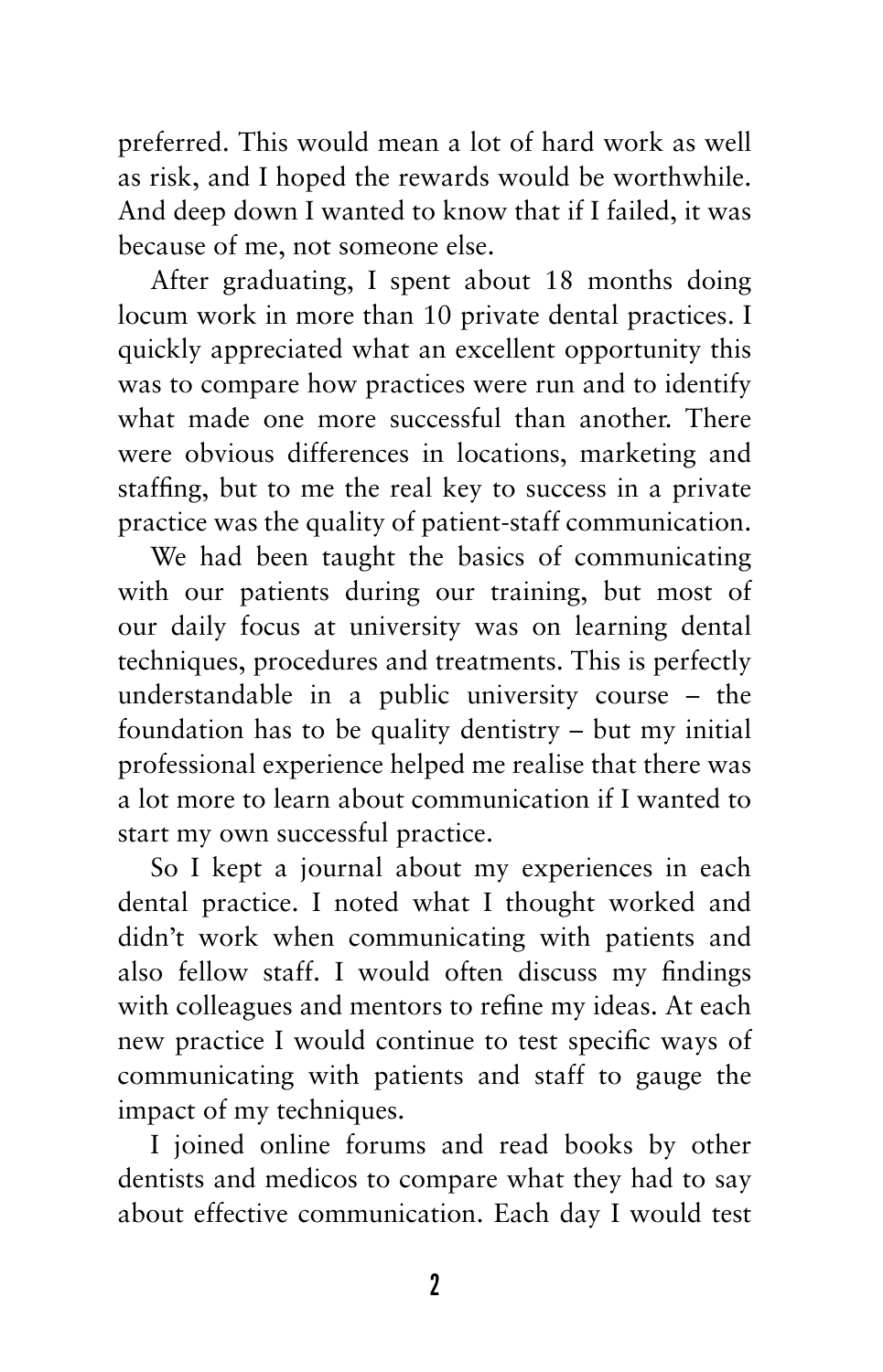many of their theories, to discover what actually worked. Every day I made notes, so it wasn't long before my journal grew to a substantial size. This clinical testing and refining of patient-staff communication techniques were the beginnings of what became this book.

When it came time to set up my own dental practice in 2016, I knew I would have to synthesise and restructure my methods into a guide that I could share with other staff in my business. I hoped this guide would become the blueprint for the success I was aiming for. After starting my practice from scratch, my client base swelled to over 4000 patients after three years.

Now, more than ever, I believe the difference between a good dental practice and a great dental practice is excellent patient-staff communication. Of course, I could keep my communication techniques in-house, but I have chosen a more collegial approach. Namely, to share my material as part of furthering the conversation about success within our profession. Ultimately, if more of our patients benefit, we all benefit.

### **Please remember:**

- All of the most effective communication techniques mean nothing without quality dentistry.
- 40% of patients perceive dental fees as 'okay', and most patients judge the fairness of your fees based on your character.
- $50\%$  of patients would change dentists if they were cheaper. Yes, some are cost sensitive, but the good news is that half are *not*. Let the 'shoppers' go shopping, and let's focus on the other 50%.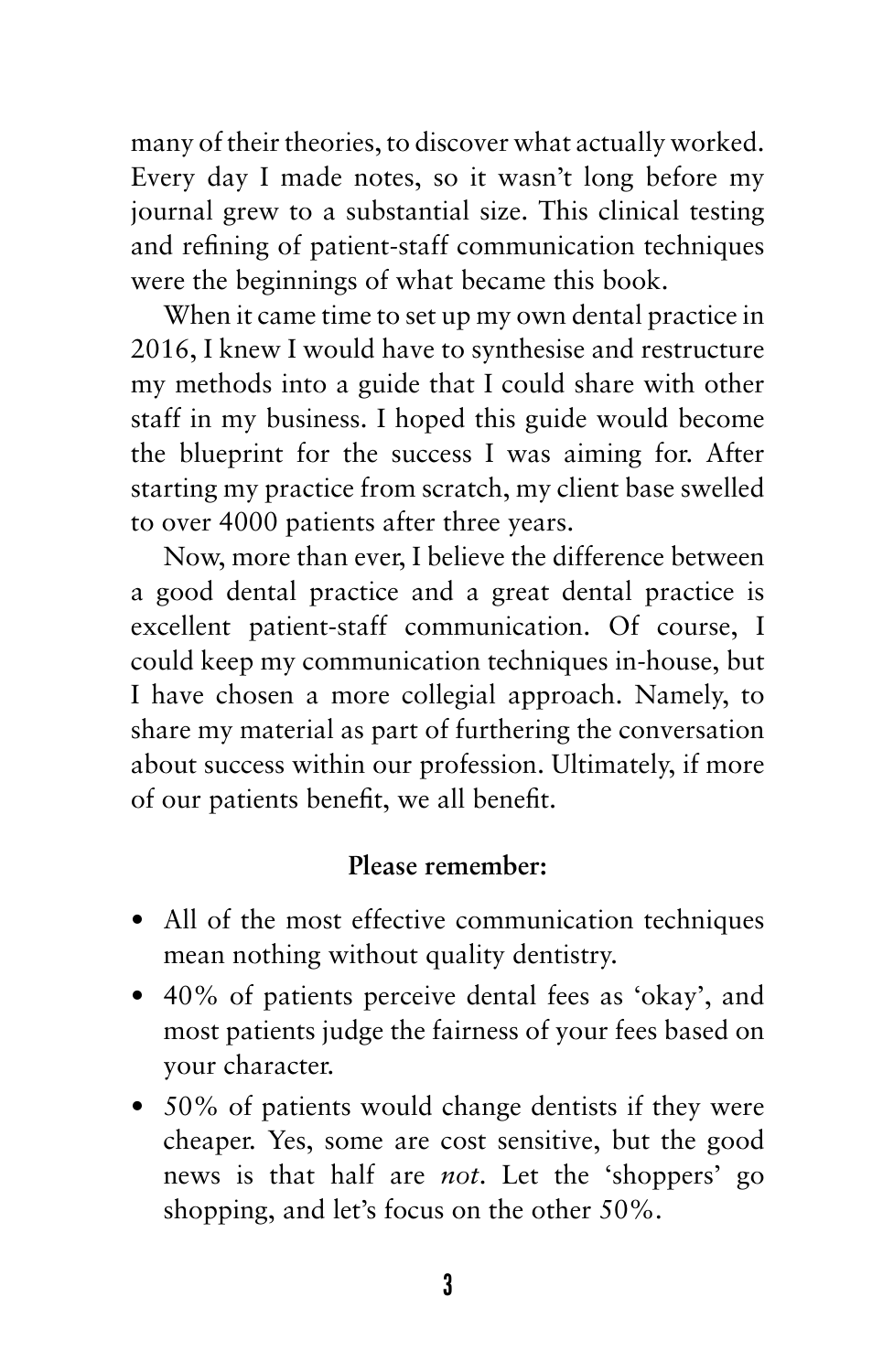- The main reason most patients change dentists is due to the quality of care. The next most common reasons are rapport and cost of services. So let's focus on the quality of care and rapport.
- Being friendly is the single most important factor in a patient's experience.

### **What other tools can be used as an adjunct to this book?**

- To engage with other readers of this book via online discussion, you can visit our website: csppress.com
- Follow us on Facebook: facebook.com/CSPpress
- Follow us on Instagram: @csppress
- Follow us on Twitter: @csppress
- • Email: support@csppress.com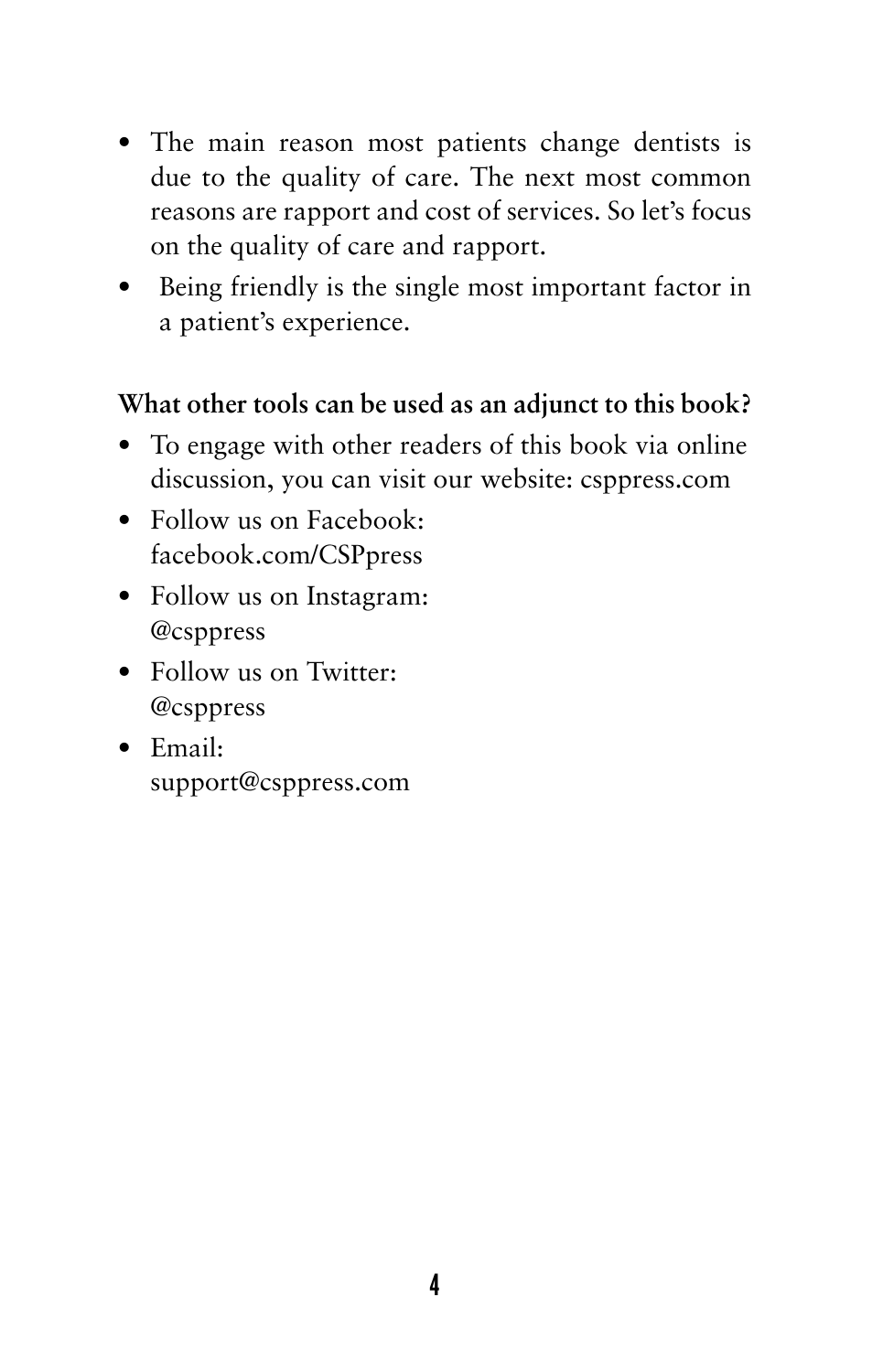# CHAPTER 1

# Meeting your patient for the first time

### General principles to remember when talking to patients

- This first appointment, if done correctly, can help you build rapport and trust quickly.
- Patients pay more attention to positive messages than to negative ones.
- Use your manners as much as possible with your staff. Use your 'pleases' and 'thankyous'.
- • Use positive words like 'clean', 'perfect', 'fantastic' and 'neat'.
- Patients will remember things better if you ask them questions instead of doing all the talking.

What your front desk should do when your patient sets foot into the practice:

• Greet and welcome patients with a warm smile when they walk through the door. This instantly allows patients to feel welcome and relaxed.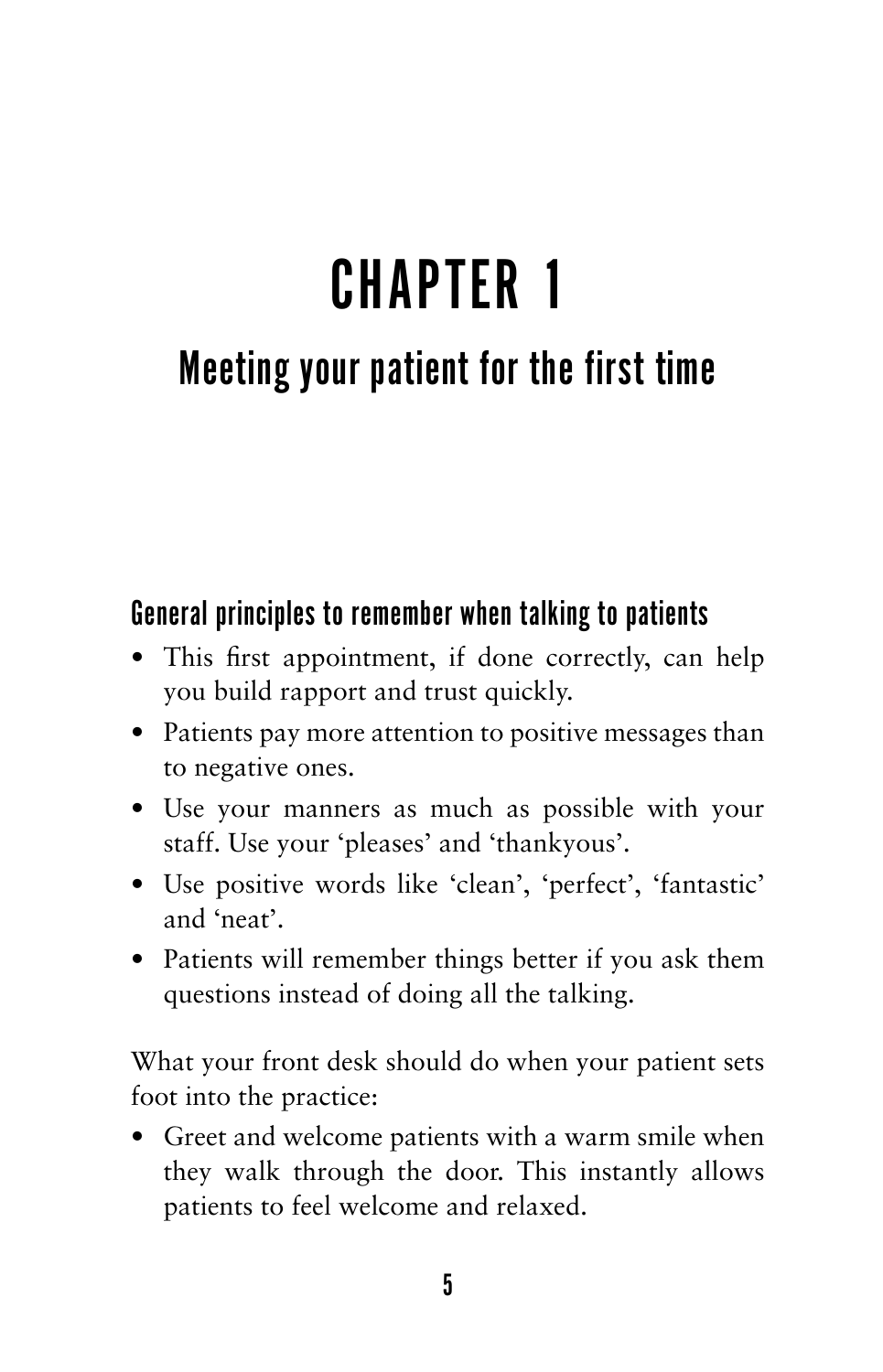- • 'Can I get you a drink?' Offer this to all your patients and those accompanying them when they arrive.
- Don't tell patients to take a seat, tell them to, 'Make yourself comfortable.'

# Meeting your patient for the first time

Make the effort to meet and greet your patient in the waiting room after they arrive for their first appointment.

Offer a firm, vertical-plane handshake with eye contact. Introduce yourself by your first name. If your patient is over 50 years old, consider greeting them as 'Mr/Mrs/Ms Last Name', unless they instruct you otherwise.

Put the patient's 'preferred name' (which they will fill out on their New Patient Form) in their record or as a 'pop-up alert' in their electronic file. Some practice management systems allow you to enter the patient's preferred name, which is very useful.



Automatic pop-up alerts are your 'best friend' for building rapport. Become disciplined about carrying around sticky notes with you and jot down anything personal the patient tells you about themselves.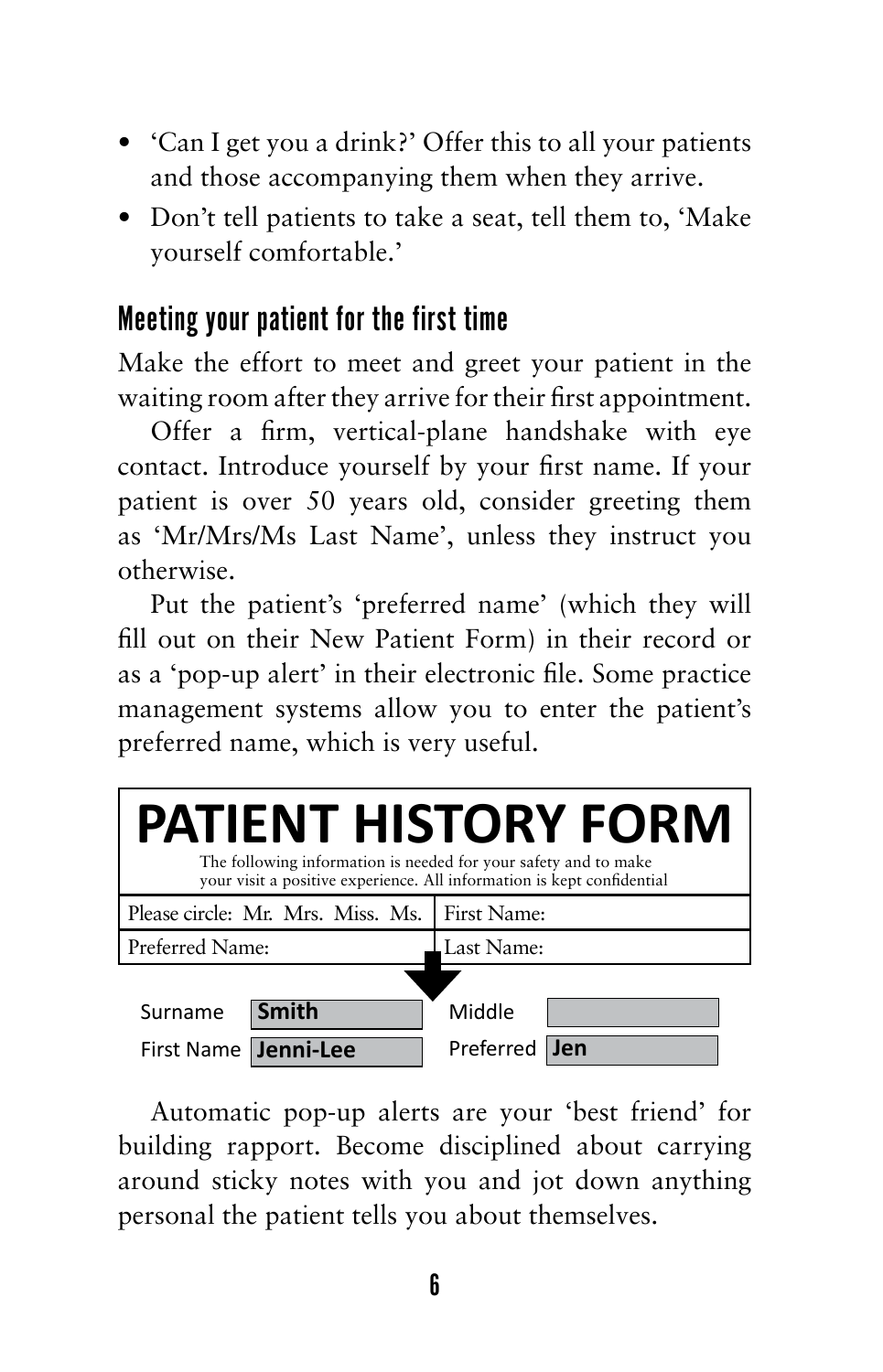Anything personal about someone should be updated into their automatic pop-up alert on their file. Every time the patient comes in, not only do you look like a hero for remembering them as a person, but your front desk can also generate 'chit chat' with them. This makes patients feel like they are 'friends of the practice'. Be careful about saying the patient's preferred name, even if they have written it. Consider asking them for their permission to use it first (they will almost never object, but if they do, simply add an alert).



Throughout the course of that first appointment, aim to say the patient's name at least three times. The legendary US self-improvement pioneer, Dale Carnegie, wasn't the first observer to recognise how much people like to be addressed by their own name, but he is the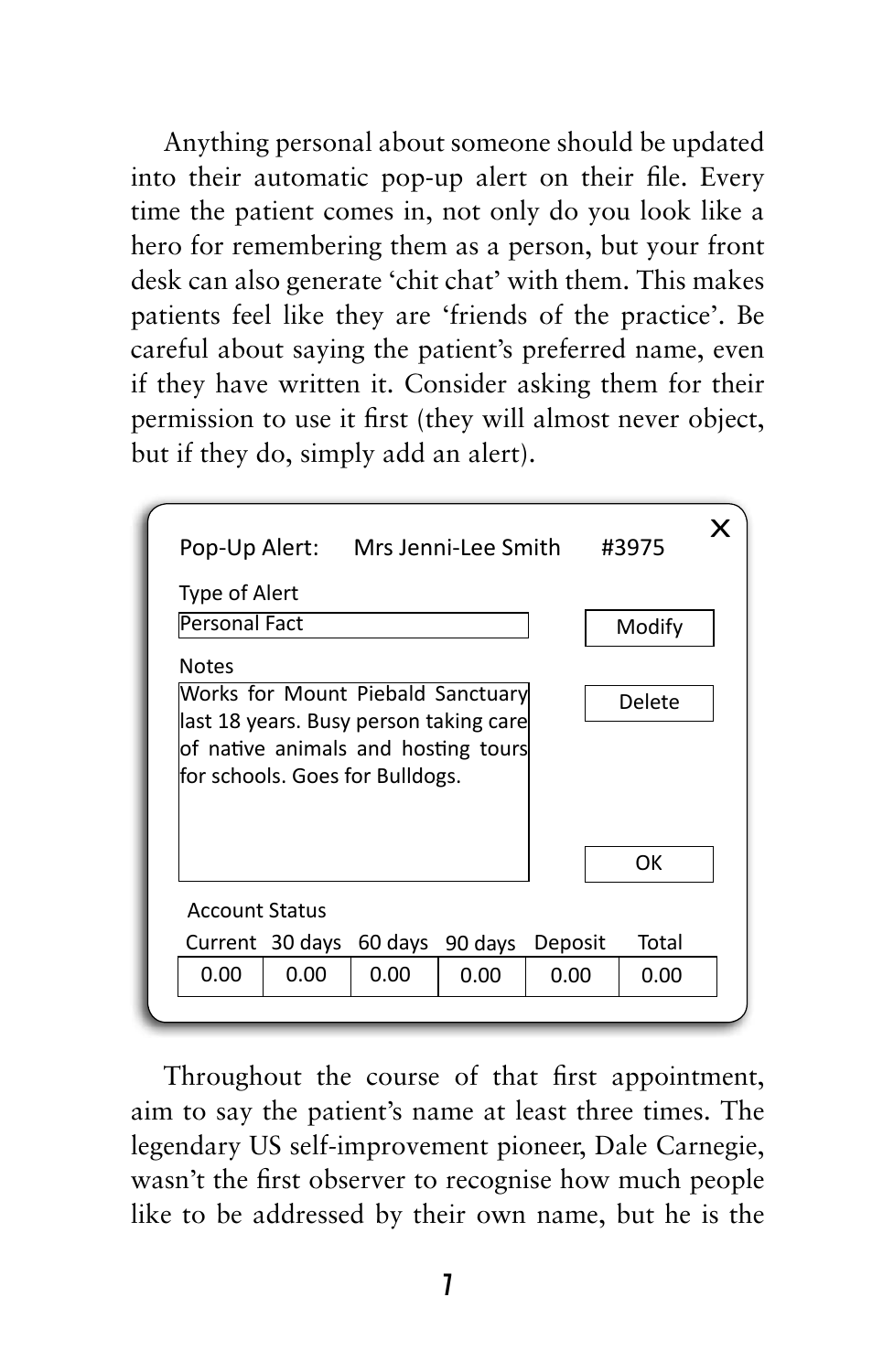best-known advocate of this strategy. People like you more when you use their name while talking to them.

If patients arrive early, say: 'Thank you so much for arriving early.'

If you are running late, say: 'I'm so sorry about the wait. Thank you so much for your patience. I really appreciate it.' If you say this, patients feel that you respect their time. A little bit of humility goes a long way. It shows that you don't think you are the most important person in the room. I've read a lot of negative online reviews about clinics where the patient had to wait for an extended period of time, and the doctor didn't even apologise. I also used to work at a clinic where new patients would wait up to an hour and the owner would walk in an hour late and not apologise. Perhaps he was trying to look like he's the 'important guy'. I don't think people respect you more by doing this and they certainly have less mercy on you if there is a treatment complication.

If appropriate, find a piece of clothing, colour, or accessory item (e.g. handbag) that they have on and give them a genuine compliment about it. If you think that this could be interpreted sexually, avoid it. It is important to be genuine about it and not flirtatious.

After bringing the patient into the room, offer to hang up their bag or coat, then say: 'Please make yourself comfortable,' and 'Is the room temperature okay?'

### Settling the patient into the dental chair

Before you start talking to your patient about their teeth, it's important that you remember some verbal and non-verbal principles during their appointment.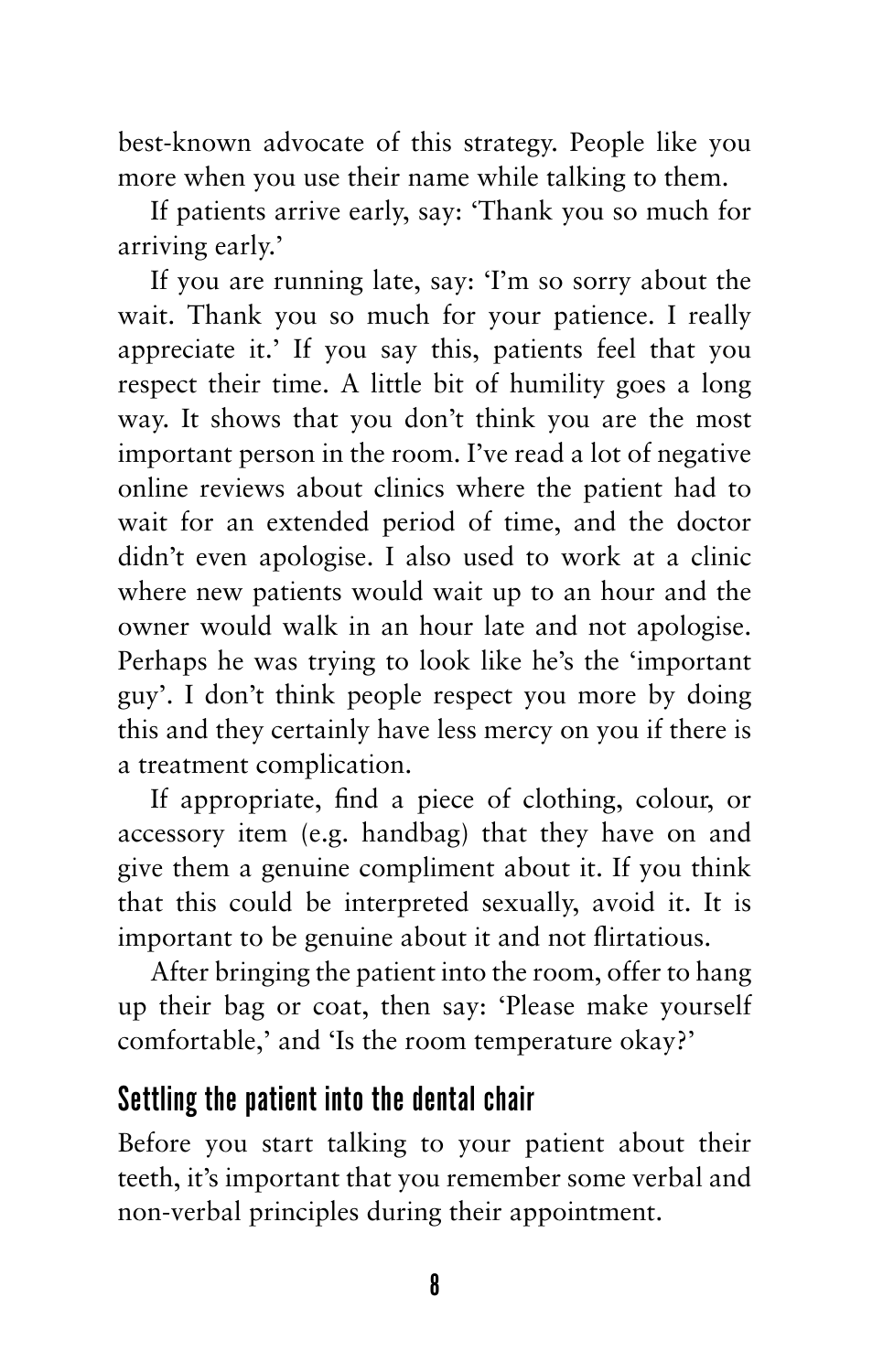### **Non-verbal principles:**

- Sit in front of the patient. Don't talk to them from behind or across a desk.
- Sit at the same level as them or lower. Consider getting a small kids stool to sit on (see photo below). This removes any power imbalance.



- Lean forward in your chair, positioning your body towards the patient.
- Nod your head and regularly smile while they speak.
- Make eye contact. A useful tip is to look at the bridge of their nose.
- Write down their concerns while they are speaking, which reinforces to the patient that you are listening.
- Genuinely listen to what the patient is saying. Empathise with the patient.
- • Listening to patients and then repeating their concerns back to them can actually save time during that first appointment. If a patient is interrupted, they will feel the need to restate their concerns and it will take longer. Don't interrupt them.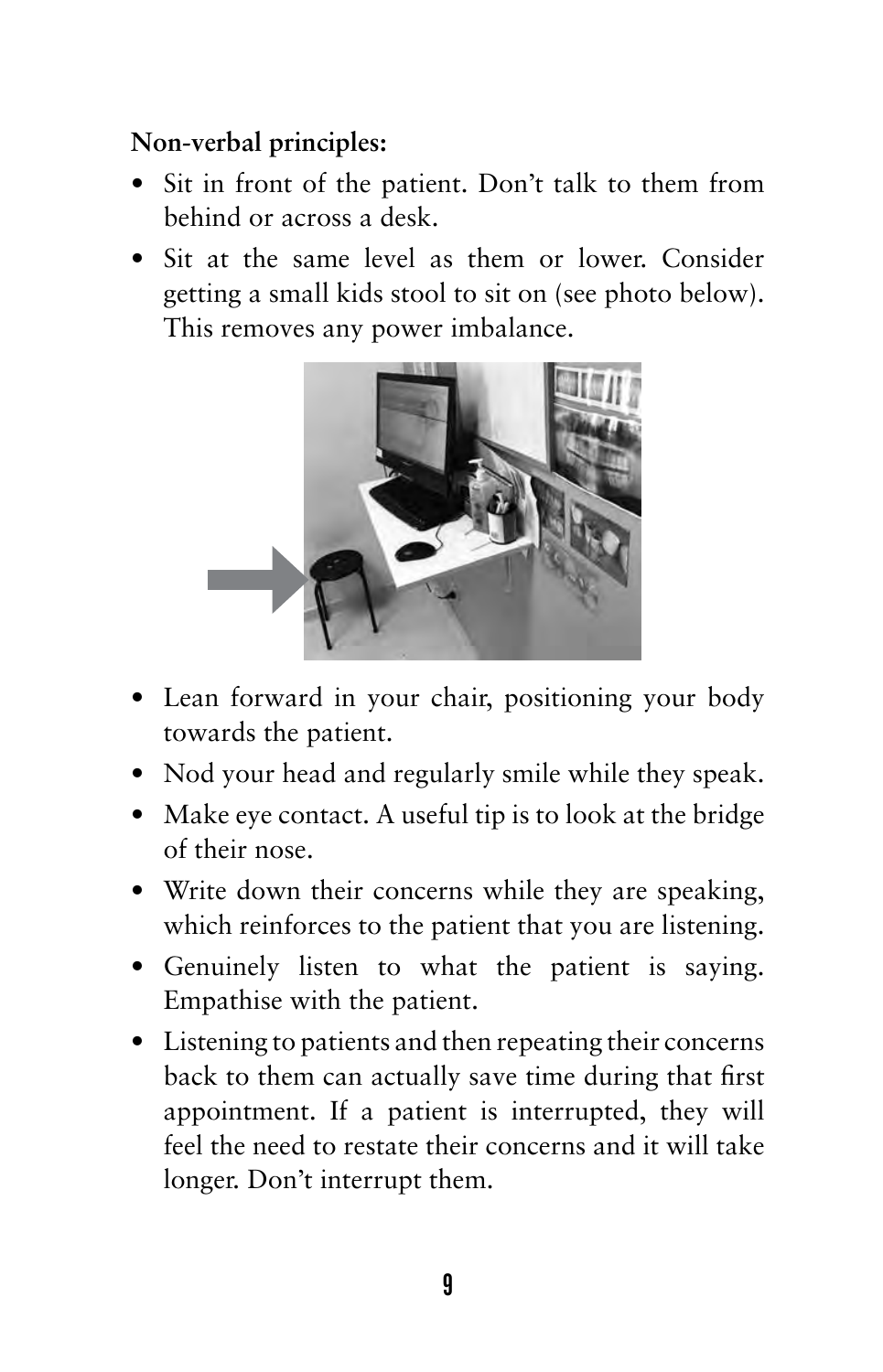**Verbal principles:**

- While the patient is talking about their concerns, affirm you are listening by using small confirmations, such as 'yep' and 'mhmm'.
- Always introduce other staff members who are present at the time. Introduce the nurse by saying something along the lines of: 'We're very lucky to have Kate helping us out today. Kate is a very experienced dental nurse (or insert another compliment).'
- Sometimes the first thing a patient will say is that they're embarrassed about the state of their dental health. You need to respond immediately, reassure them and show them you're not judgemental by saying: 'I've seen tens of thousands of teeth and I can guarantee it's nothing I haven't seen before.' You can even add: 'The main thing is that you're here now and you're quite young, so we've got a lot of positives on our side.'

# The presenting complaint

The presenting complaint is the first thing you should talk about once the patient is settled into the chair. It's why the patient is here. Don't start with small talk. Get to the point.

During a comprehensive examination, when your patient wants a 'check-up', the following is critically important to ask: 'Do you have any concerns?' Let the patient speak.

Afterwards, ask your patient: 'Do you have any other concerns?' Continue to ask the patient this question until they finally say, 'That's it.'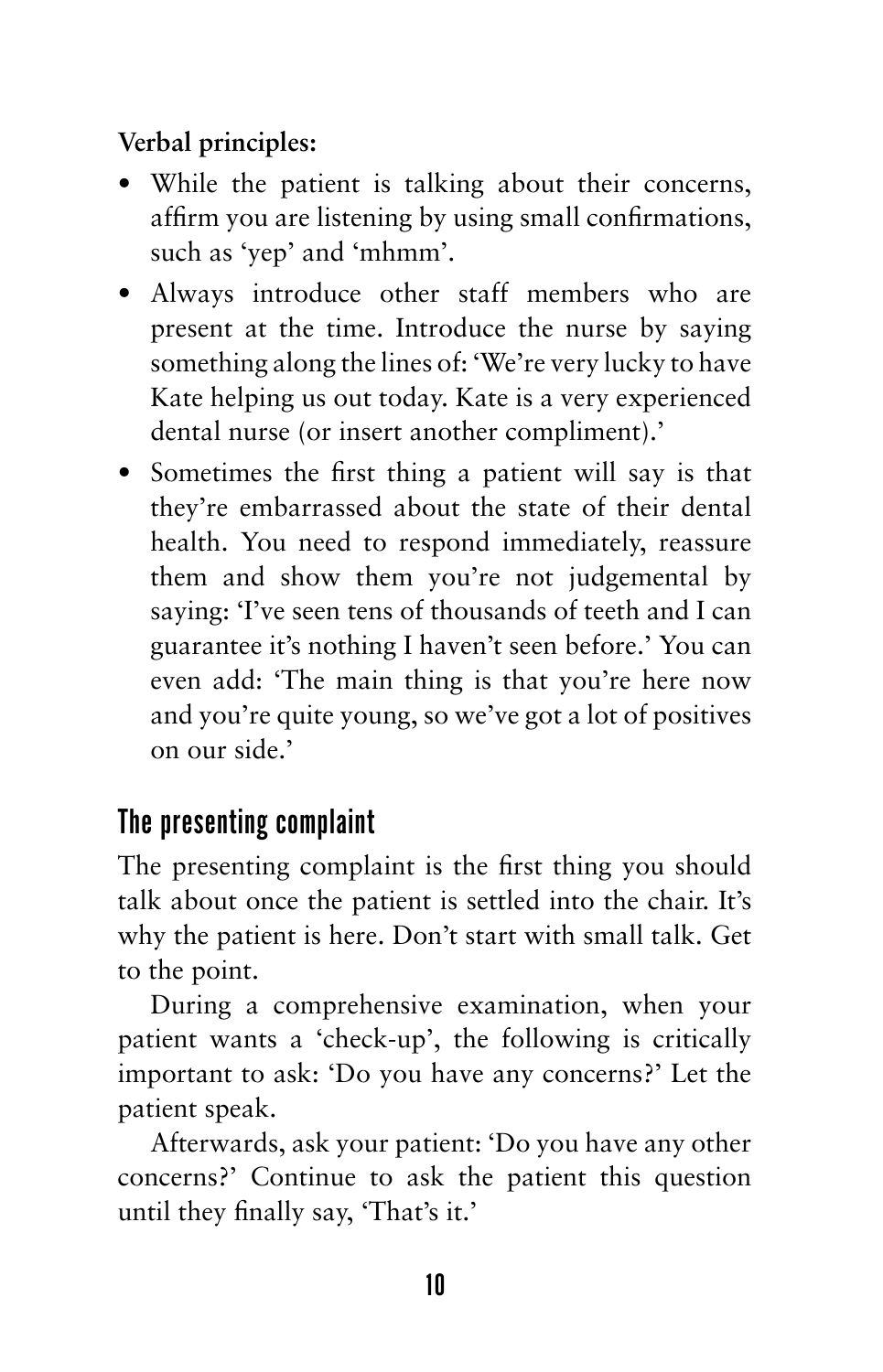Then ask: 'Is there anything you're concerned about becoming concerned about?' This way the patient will really feel like they have been listened to.

You can also start with other similar *open* questions/ prompts, which require more than yes/no answers, like:

- 'How can I help you?'
- The front desk has told me that you've got a toothache down the bottom left-hand side that's been keeping you up all night …' or 'You chipped your front tooth …'
- • After you have asked your patient the relevant question/s, let them speak, using the verbal and nonverbal principles outlined above.

If your patient doesn't give you much information, make facilitating statements or questions to allow them to elaborate such as:

- Please continue'
- • 'I understand' or
- 'What else did you notice?'

If a patient fails to provide a comprehensive pain description, the following Socrates mnemonic is useful:

- Site 'Where is the pain?'(Localised/diffuse/referred/ radiating.)
- Onset 'When did the pain start and was it sudden or gradual?' Also ask whether it is progressive or regressive.
- Character 'What is the pain like?' (Dull/sharp/ throbbing/constant.)
- Radiation 'Does the pain radiate from anywhere?'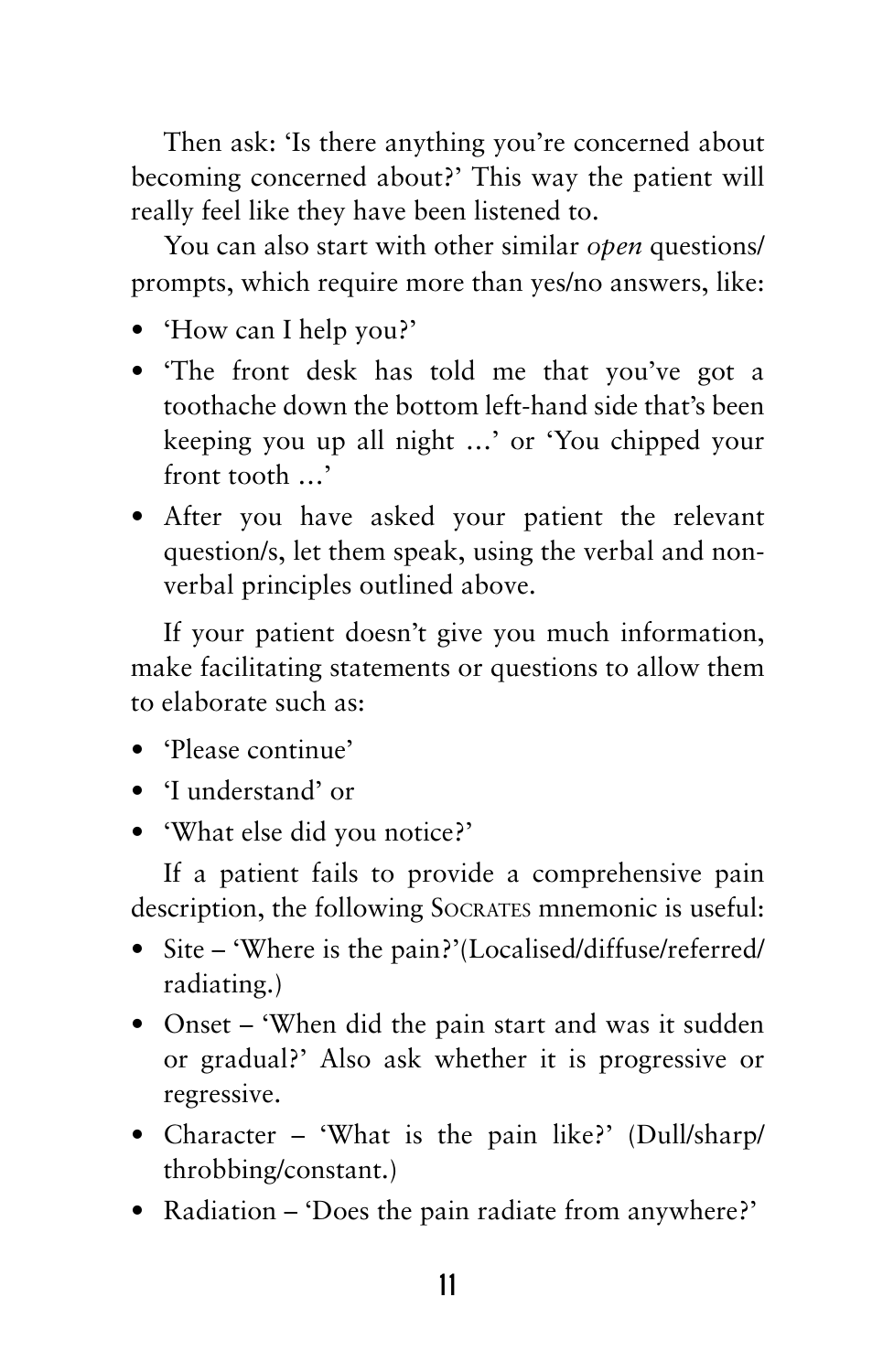- Associations 'Any other signs or symptoms associated with the pain?'
- Time course 'Does the pain follow any pattern?'
- Exacerbating/Relieving factors 'Does anything change the pain?'
- Severity 'On a scale of 1 to 10, 1 being the least and 10 being the most painful, how severe would you rate your pain?'

'Listen to your patient, he is telling you the diagnosis.' Sir William Osler (1849–1919) a founding professor of John Hopkins Hospital, USA

Sometimes patients aren't clear about what they want from the appointment. Some patients want an opinion, and others may want something fixed that day. They might just say in their New Patient Form the main purpose of their visit is 'tooth pain' or 'a hole'. Ask them what they expect out of today's appointment. If they say, 'Fix the hole,' this is relevant, because if you only have 20 minutes for a limited exam, you will need to explain to them *later* (when discussing treatment options) why you can't start treatment today. You don't want people to leave the clinic and say: 'I went there, I was charged \$100, and my problem isn't even fixed.' You'll read in the chapters following how to communicate timing and treatment plans with patients. However, in short, what you'll need to say is something like: 'We need to book an appropriate time for this, it's a big job, and I want to make sure it's done *perfectly*.'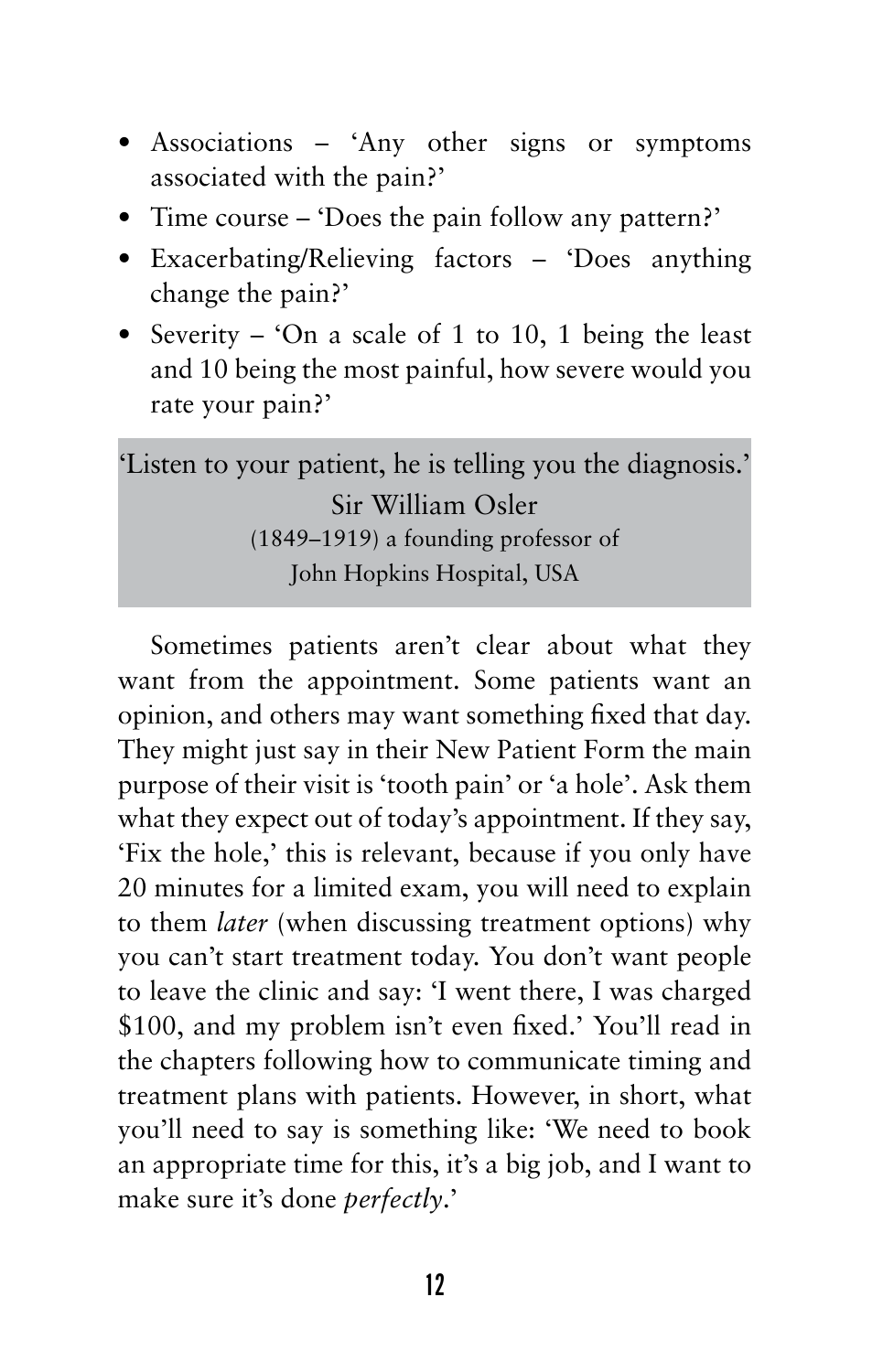# **DENTAL HISTORY**

| Are you experiencing dental pain right now?             |                         | Yes No     |  |  |
|---------------------------------------------------------|-------------------------|------------|--|--|
| If so, where? (Please circle)                           |                         |            |  |  |
| Upper Right                                             | Upper Front             | Upper Left |  |  |
|                                                         | Lower Right Lower Front | Lower Left |  |  |
| Is the pain severe or waking you up at night?<br>Yes No |                         |            |  |  |
| What is the main purpose of your visit today?           |                         |            |  |  |
| How long since your last dental visit?                  |                         |            |  |  |

### Going through the New Patient Form

It is important to have a New Patient Form that gathers as much information as possible about the patient. An example is shown across the following five pages. Not only does it serve as a useful medico-legal document, but it also gives you a chance to form an idea about what the patient is looking to address, so you can quickly tailor the treatment plan to meet the patient's desires.

After discussing your patient's presenting complaint, go through their medical history. It is important that you do this, not only medico-legally, but because it shows the patient you are thorough. If the patient has an allergy, tell them: 'I am going to put an alert in your file so that it comes up every time you come into the surgery.' This will impress them with your thoroughness and sets a professional first impression.

If the patient doesn't want to put their age or date of birth in the New Patient Form, ask them if they can provide it within a range of 10 years.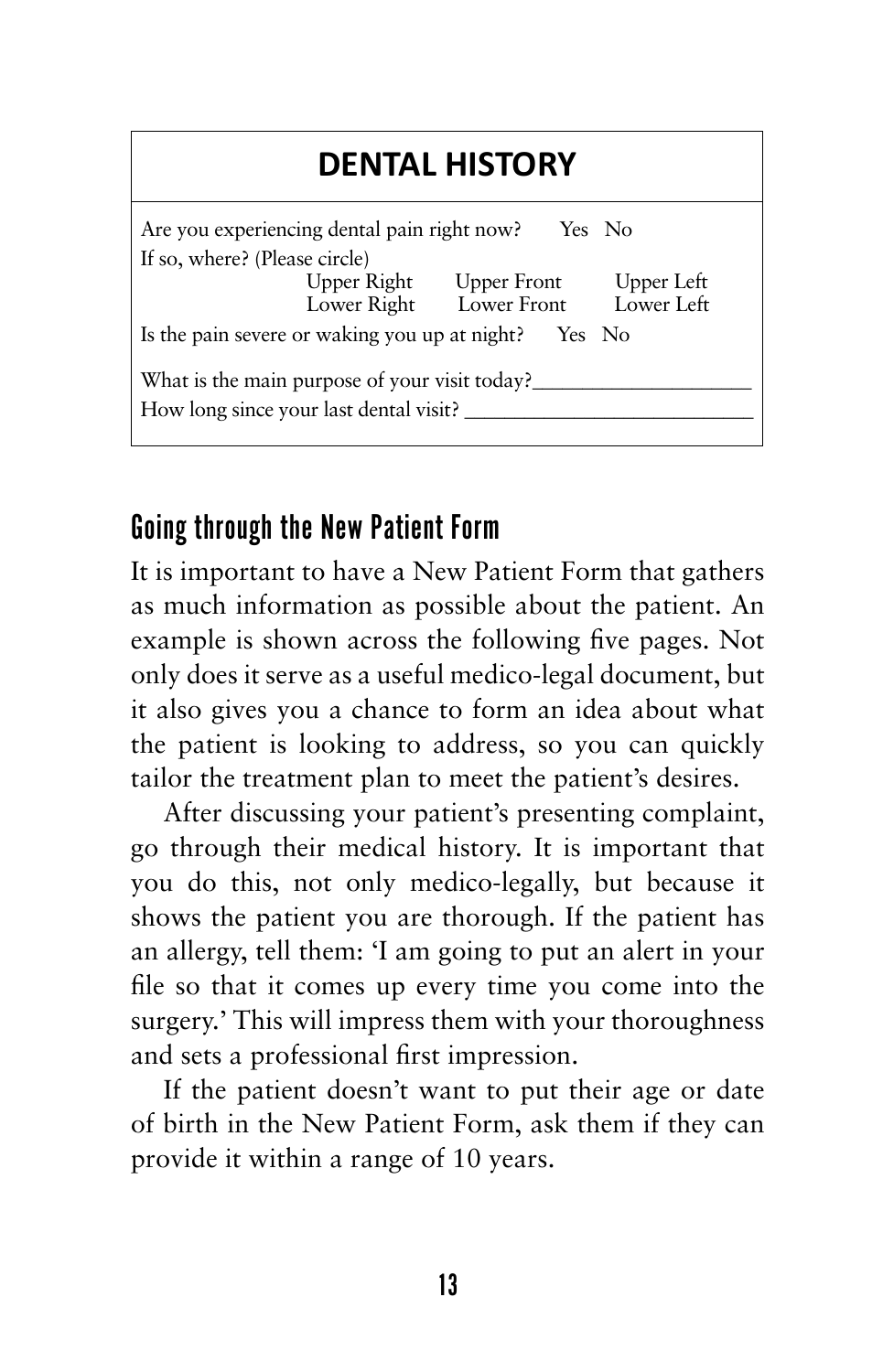### [Insert the Name of Your Practice Here]

# **PATIENT HISTORY FORM**

The following information is needed for your safety and to make your visit a positive experience. All information is kept confidential.

|                                                                                                                 | Please circle: Mr. Mrs. Miss. Ms.                       | First Name:                                                           |                                                                                                                             |  |
|-----------------------------------------------------------------------------------------------------------------|---------------------------------------------------------|-----------------------------------------------------------------------|-----------------------------------------------------------------------------------------------------------------------------|--|
| Preferred Name:                                                                                                 |                                                         | Last Name:                                                            |                                                                                                                             |  |
| Date of Birth:<br>$\sqrt{2}$<br>$\prime$                                                                        |                                                         | Occupation:                                                           |                                                                                                                             |  |
| Home<br>Address:                                                                                                |                                                         | Postal Address:<br>(Leave if same as<br>Home Address)                 |                                                                                                                             |  |
| Suburb:                                                                                                         |                                                         | Suburb:                                                               |                                                                                                                             |  |
| Postcode:<br>State:                                                                                             |                                                         | Postcode:<br>State:                                                   |                                                                                                                             |  |
| Phone $(H)$<br>Phone $(W)$<br>Mobile                                                                            | п<br>П<br>ΙI<br>(Please tick your<br>preferred contact) | How did<br>you hear<br>about<br>us <sup>2</sup><br>(Please<br>circle) | Friend/Family<br>(Name:<br>Google<br>Facebook<br>Radio<br>Flyer<br><b>Walked Past</b><br>Staff of<br>[Insert Practice Name] |  |
| Email:<br>$\omega$                                                                                              |                                                         |                                                                       |                                                                                                                             |  |
| <b>Emergency Contact</b><br>Name:<br>Relation:<br>Phone:<br>Health Fund (if you have one)<br>Health Fund Number |                                                         | Name:<br>Relation:<br>Phone:<br>Address:                              | <b>Responsible for Fees</b><br>(leave if you are responsible)                                                               |  |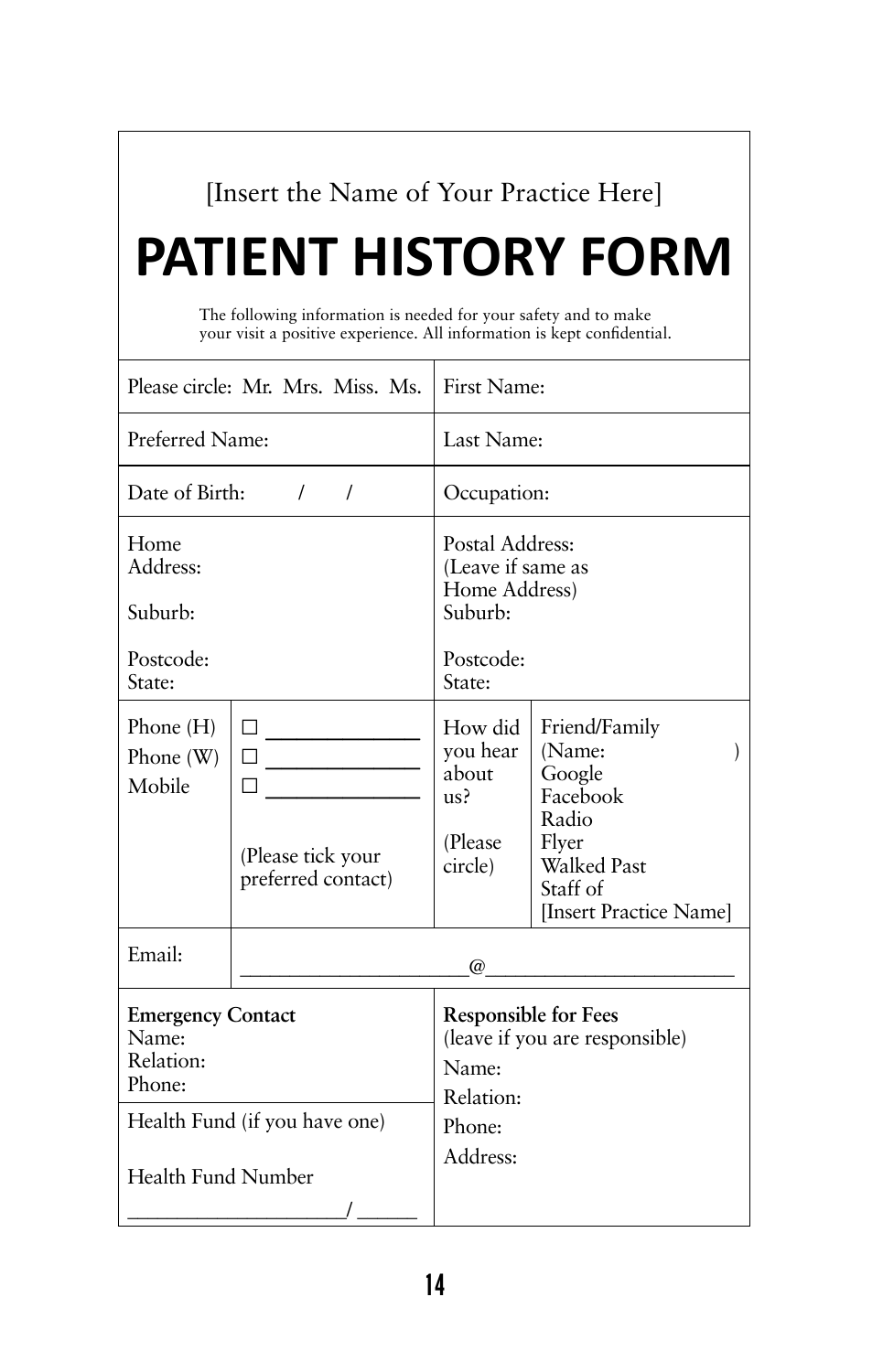# **MEDICAL HISTORY**

Name of your Medical Doctor:

Phone:

\_\_\_\_\_\_\_\_\_\_\_\_\_\_\_\_\_\_\_\_\_\_\_\_\_\_\_\_\_\_\_\_\_\_\_\_\_\_\_\_\_ Tick if you **don't** have a regular medical doctor □

Your Doctor's Address:

Have you ever had any of the following? **(Please circle Yes or No)**:

| Allergies (please note)         | Yes No |        | Gastric Reflux                      |        | Yes No |
|---------------------------------|--------|--------|-------------------------------------|--------|--------|
| Artificial heart valve          |        | Yes No | Excessive thirst                    | Yes No |        |
| Complications at dentist Yes No |        |        | Liver disease                       | Yes No |        |
| <b>Heart Stents</b>             | Yes No |        | Bulimia/Anorexia                    | Yes No |        |
| <b>Excessive bleeding</b>       |        | Yes No | Hepatitis A, B, C                   | Yes No |        |
| Asthma                          |        | Yes No | Tuberculosis                        |        | Yes No |
| Bone disease                    | Yes No |        | <b>AIDS/HIV</b>                     | Yes No |        |
| High blood pressure             |        | Yes No | Heart Ailment                       |        | Yes No |
| <b>Diabetes</b>                 | Yes No |        | Creutzfeldt-Jakob                   | Yes No |        |
| Stroke                          |        | Yes No | Epilepsy                            | Yes No |        |
| Rheumatic fever                 | Yes No |        | Kidney disease                      | Yes No |        |
| Artificial hip or knee          | Yes No |        | Taken illicit drugs recently Yes No |        |        |
| Chance of pregnancy             | Yes No |        | Have you ever smoked?               | Yes No |        |
| Hypoglycemia                    | Yes No |        | Fainting/Dizziness                  |        | Yes No |
| Cancer of any kind?             |        | Yes No | Frequent Cough                      |        | Yes No |
| Radiation therapy               | Yes No |        | Ulcers                              | Yes No |        |
| Thyroid disease                 | Yes No |        | Emphysema                           | Yes No |        |
| Congenital Heart disease Yes No |        |        | Mitral valve prolapsed              |        | Yes No |

### **Please list the details of your current medications**

(including over-the-counter medicines and complementary medicines):

| Medication:                                                     | Dosage:<br>(e.g. 50 mg 2<br>times per day) | Duration:<br>(e.g. months/<br>years) | Purpose: |
|-----------------------------------------------------------------|--------------------------------------------|--------------------------------------|----------|
|                                                                 |                                            |                                      |          |
|                                                                 |                                            |                                      |          |
|                                                                 |                                            |                                      |          |
| *Please write on back of page if medications exceed this table. |                                            |                                      |          |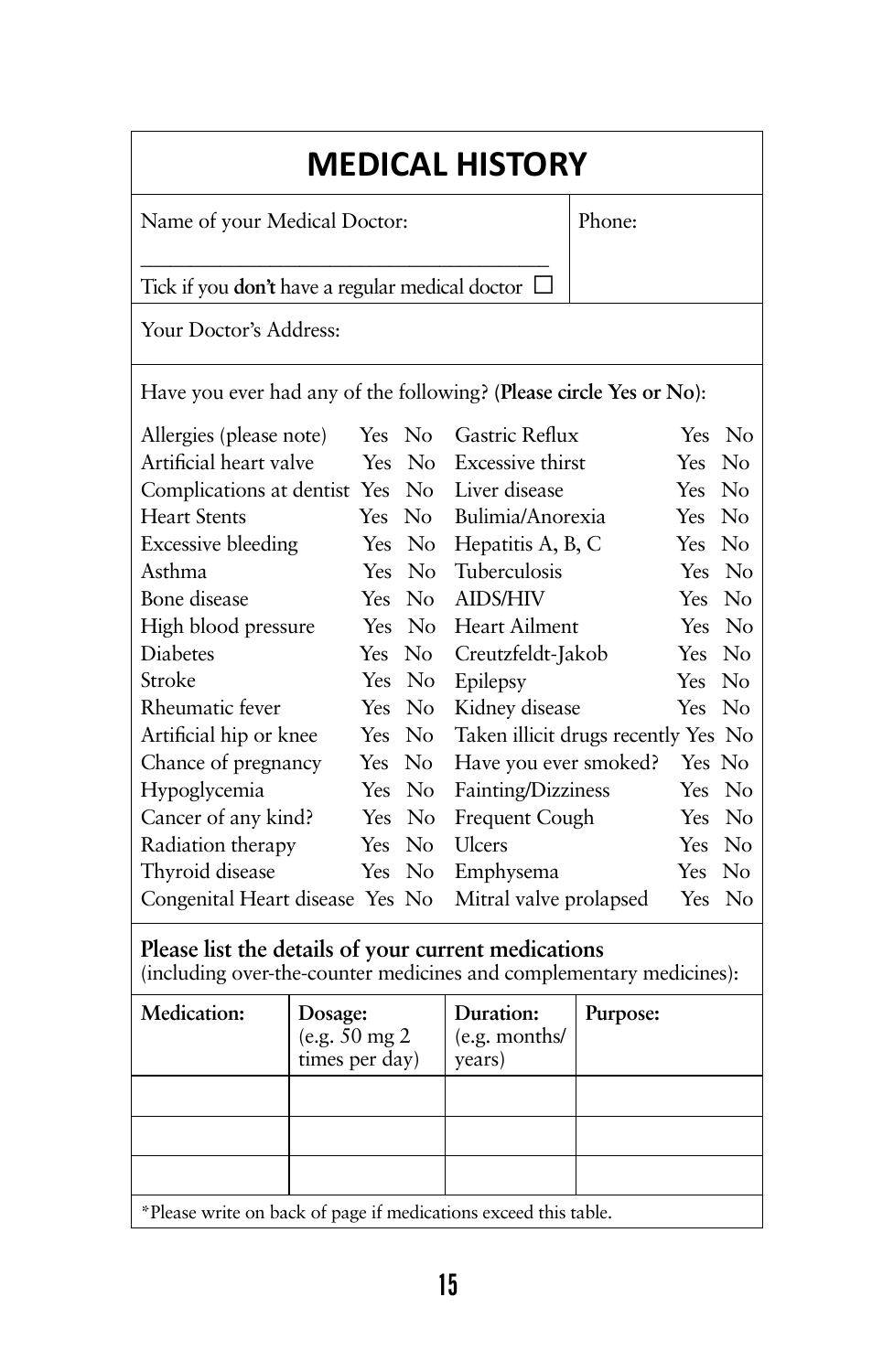| <b>DENTAL HISTORY</b>                                                                                                                                                                                                                                                                                                                                                                                                                                                                                                                                                                                                                                                                                                                                                                                                                                                  |
|------------------------------------------------------------------------------------------------------------------------------------------------------------------------------------------------------------------------------------------------------------------------------------------------------------------------------------------------------------------------------------------------------------------------------------------------------------------------------------------------------------------------------------------------------------------------------------------------------------------------------------------------------------------------------------------------------------------------------------------------------------------------------------------------------------------------------------------------------------------------|
| Are you experiencing dental pain right now?<br>Yes No<br>If so, where? (Please circle)                                                                                                                                                                                                                                                                                                                                                                                                                                                                                                                                                                                                                                                                                                                                                                                 |
| <b>Upper Front</b><br>Upper Right<br><b>Upper Left</b><br>Lower Left<br>Lower Right<br>Lower Front                                                                                                                                                                                                                                                                                                                                                                                                                                                                                                                                                                                                                                                                                                                                                                     |
| Is the pain severe or waking you up at night? Yes<br>N <sub>0</sub>                                                                                                                                                                                                                                                                                                                                                                                                                                                                                                                                                                                                                                                                                                                                                                                                    |
| How long since your last dental visit?<br>What was that visit for? (Please circle)<br>I had a problem I needed fixed<br>General Check-up<br>When was the last time you had a general check-up of all of your teeth?                                                                                                                                                                                                                                                                                                                                                                                                                                                                                                                                                                                                                                                    |
| How often do you have your teeth cleaned by a dentist?<br>Has anything stopped you from visiting the dentist? If so, what?                                                                                                                                                                                                                                                                                                                                                                                                                                                                                                                                                                                                                                                                                                                                             |
| What did you like about your previous dentist?<br>What didn't you like about your previous dentist?                                                                                                                                                                                                                                                                                                                                                                                                                                                                                                                                                                                                                                                                                                                                                                    |
| Do you floss less than once per day?<br>Yes No<br>Do you brush less than twice per day?<br>Yes No<br>Are you unsure how to clean your teeth properly?<br>Yes No<br>Unsure<br>Do you find it painful to brush or floss?<br>Yes No<br>Do you mostly drink tank, filtered, or bottled water? Yes No<br>Yes No<br>Do you use a mouthrinse?<br>Do you drink fruit juice, sports drinks, soft drinks, diet sodas or energy<br>drinks?<br>Yes No<br>Do you eat citrus fruits (e.g. lemons, tomatoes, oranges)? Yes No<br>Does your breath concern you?<br>Yes No<br>Does the colour of your teeth concern you?<br>Yes No<br>Are you aware of any crowding in your teeth?<br>Yes No Unsure<br>Do you snore?<br>Yes No Unsure<br>Do you stop breathing while asleep?<br>Yes No Unsure<br>Do you breathe through your mouth?<br>Yes No<br>Unsure<br>Do you play sport?<br>Yes No |
| Do you get any clicking/pain in your jaw joints?<br>Yes No<br>Do you wake with a headache/sore jaw?<br>Yes No<br>Do you have a dry mouth?<br>Yes No Unsure<br>Are you concerned about any gaps or spaces in your mouth? Yes No<br>Are you aware of grinding or clenching during the day or night?<br>Yes No Unsure<br>Yes No<br>Have you been told you grind while asleep?<br>What would you change about your smile?                                                                                                                                                                                                                                                                                                                                                                                                                                                  |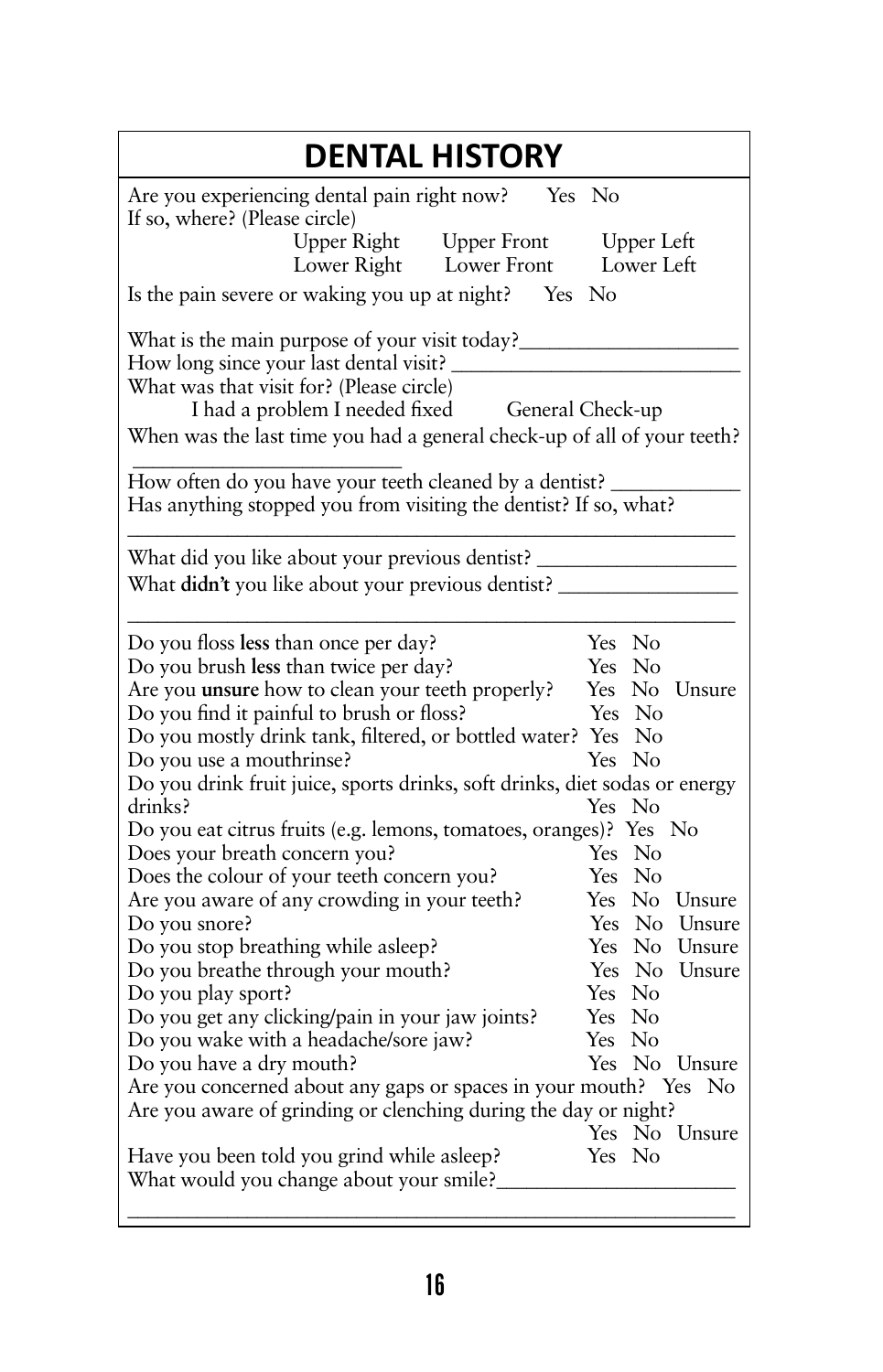### **Declaration**

I have answered all questions truthfully and to the best of my knowledge. Should further information be necessary, you have my permission to request that information from the respective health care provider and for them to release it to you, possibly by an email that may lack complete encryption. You also have permission to disclose my medical information only for the purpose that may be relevant for my treatment, in order to achieve the safest and highest standard of outcome for me, and not for any other purpose. I will notify the doctor of any changes in my health or medication. I agree to the publication of my clinical photos for educational purposes for dental professionals and to educate the public, provided my identity is removed and I am not able to be identified from my clinical photos. I accept that my nominated responsible party, or myself, is responsible for any incurred dental fees.

### **Fees**

□ Limited Consultation (assessment of **one** specific tooth or problem): \$101

□ Comprehensive Consultation (assessment of **multiple** teeth issues or an appraisal of all of the teeth): \$199

**Quotes include X-rays, Photos, Special Tests. After-hours fee is an extra \$250**

I understand that [Name of Practice] must receive fees on the day, either by:

- 1) Payment through a third party (e.g. Medicare, DVA, Health Fund, Promotion)
- 2) Cash, EFTPOS, Credit, Cheque
- 3) Utilising a [Name of Dental Practice] Payment Plan (IF YOU WOULD LIKE THIS OPTION, YOU MUST ADVISE FRONT-DESK STAFF IN ORDER TO APPLY – ELIGIBILITY CRITERIA APPLY).

I have read and understood the above declaration: Signed.................................................................. Date............................ Dentist's Signature............................................... Date............................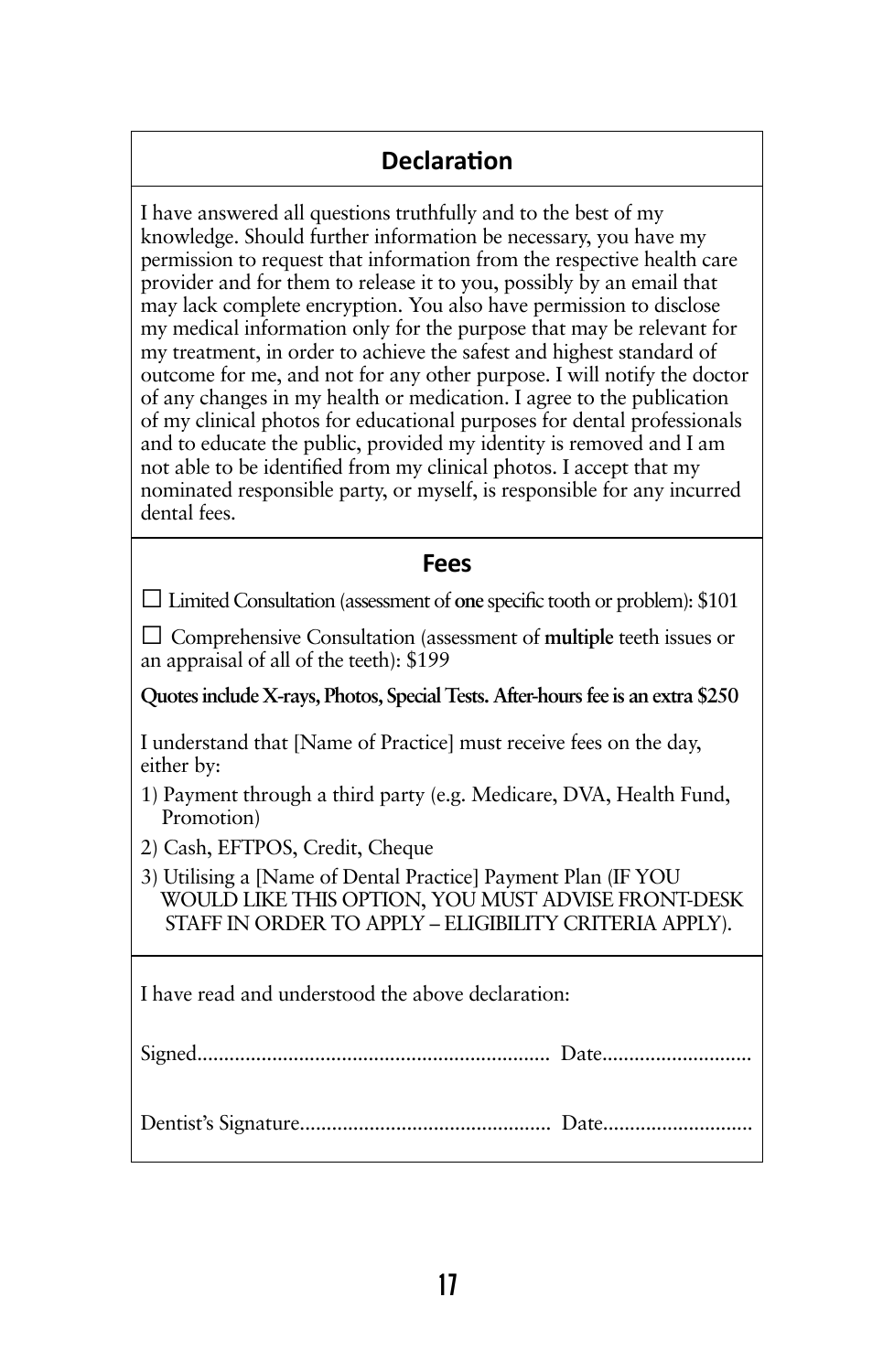| PRESENTING COMPLAINT:<br><b>MEDICAL HISTORY:</b><br>SOCIAL AND DENTAL HISTORY:<br>SIGNIFICANT ORAL/INTRA-ORAL FINDINGS:        |                                                                                                                                    |  |  |  |
|--------------------------------------------------------------------------------------------------------------------------------|------------------------------------------------------------------------------------------------------------------------------------|--|--|--|
| DENTAL CHARTING NOT DONE, DEVELOPING WITHIN NORMAL LIMITS $\Box$                                                               |                                                                                                                                    |  |  |  |
| 15<br>13<br>12 11<br>18.<br>17<br>16<br>14<br>48<br>47<br>46<br>45 44 43<br>42 41                                              | 21 22<br>23<br>24 25<br>26<br>27 28<br>-35<br>31<br>32<br>33<br>34<br>-36<br>37<br>38                                              |  |  |  |
| INTRA-ORAL RADIOGRAPH ANALYSIS:                                                                                                | <b>OPG ANALYSIS:</b>                                                                                                               |  |  |  |
|                                                                                                                                |                                                                                                                                    |  |  |  |
|                                                                                                                                |                                                                                                                                    |  |  |  |
|                                                                                                                                |                                                                                                                                    |  |  |  |
| <b>CALCULUS NOTED ON BW:</b><br>AREAS TO MONITOR WITH 12-MONTHLY RADIOGRAPHS:<br><b>CLINICAL FINDINGS:</b>                     |                                                                                                                                    |  |  |  |
|                                                                                                                                | TMJ:<br>MAXILLA:<br><b>MANDIBLE:</b>                                                                                               |  |  |  |
| CPITN SCORE: 1: 2: 3:<br>4:5:6:<br>CARIES RISK: LOW<br><b>HIGH</b><br><b>MED</b><br><b>SPECIAL TESTS:</b><br><b>DIAGNOSIS:</b> | PROPOSED TREATMENT OPTIONS/PLAN:                                                                                                   |  |  |  |
|                                                                                                                                | ΙI<br>OPG<br><b>MONITOR AS RECORDED:</b><br>П<br><b>RESTORE AS RECORDED:</b><br>Г<br><b>SCALE AND CLEAN TOPICAL</b><br>NAF10000PPM |  |  |  |
| ALERT:                                                                                                                         |                                                                                                                                    |  |  |  |
|                                                                                                                                |                                                                                                                                    |  |  |  |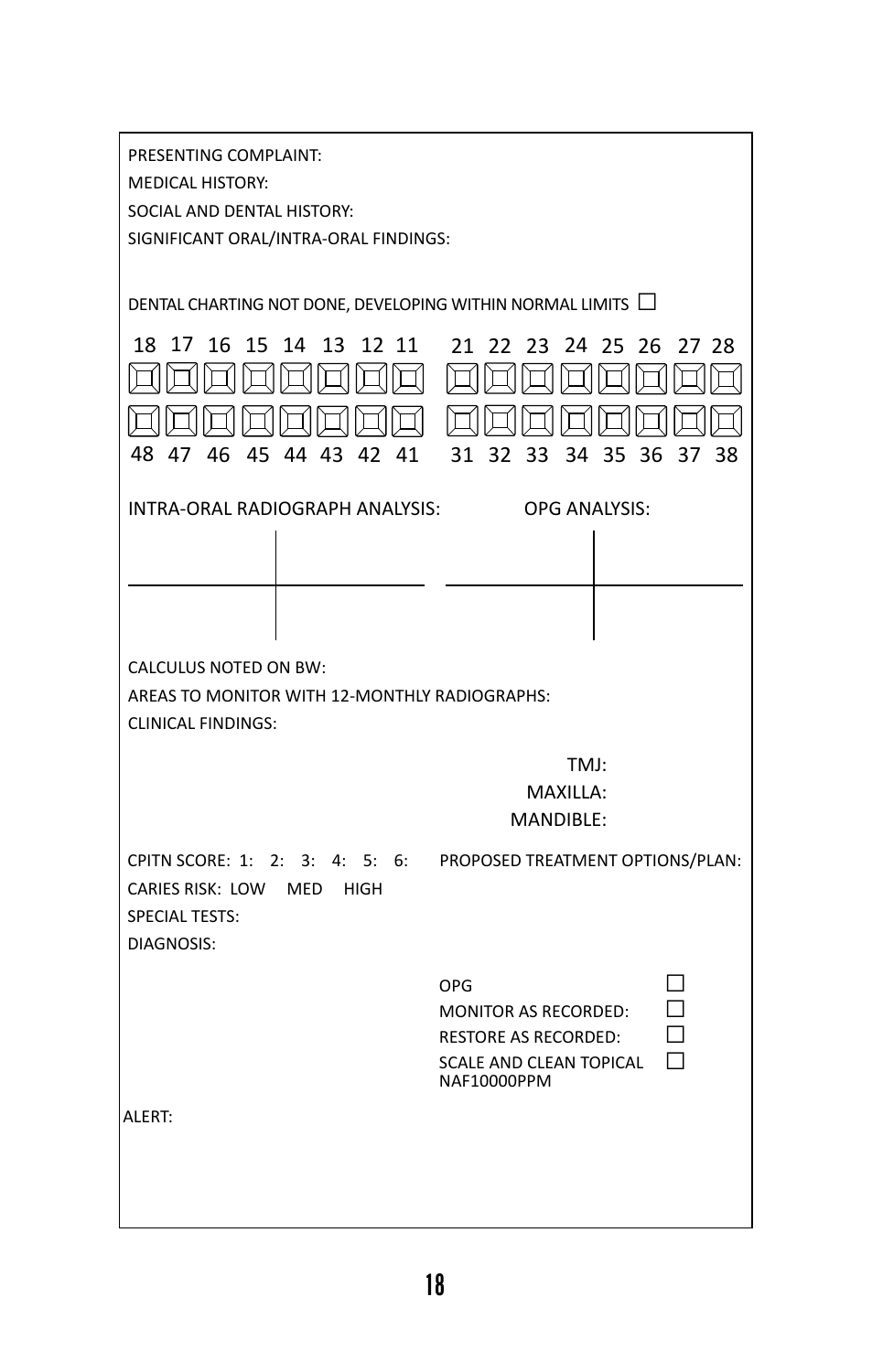The following table highlights the important questions from the New Patient Form, and explains how they are relevant to the way you create and present your patient's treatment plan. Consider writing any pertinent pieces of information into their treatment plan or as an automatic 'pop-up alert'.

# **New Patient Form Questions**

### **1. What is your patient's occupation?**

Knowing your patient's occupation is useful because you can draw on this when explaining their dental treatments. It may also guide you about their dental IQ and how much explanation they will require to achieve consent.

- **• Engineer:** emphasise the mechanics of the teeth.
- **• Homemaker:** emphasise hygiene, prevention, and keeping things nice and clean.
- **• Retiree:** requires different depths of communication compared with a 30-year-old accountant.

### **2. Has anything prevented your patient from seeing the dentist previously?**

Knowing what prevented your patient from seeing the dentist regularly means you can emphasise these issues when presenting the treatment options and fees.

- **• Fees:** emphasise payment plans and saving money in the long term. Possibly offer to spread the treatment over a longer period.
- **• Fear:** emphasise sedation options, sophisticated anaesthesia techniques, e.g. topical 'numbing' creams, 'modern' anaesthetic and isolation devices like rubber dam, Isolite.
- **• Lack of Time:** emphasise late night/weekend hours or condensing treatment into fewer appointments.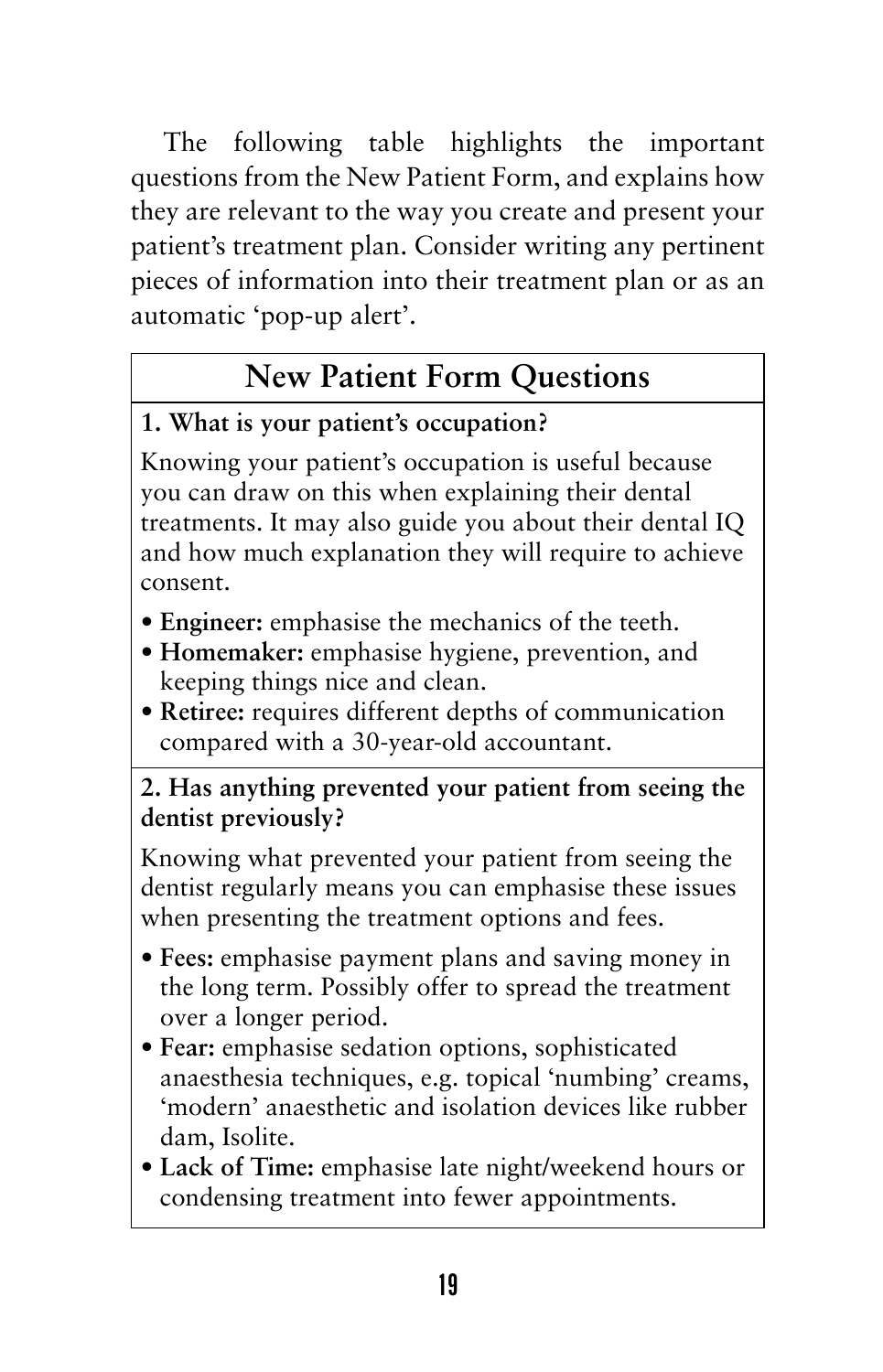**3. Is there anything your patient liked or disliked about their previous dentist?**

Make sure you don't repeat the same mistakes of your patient's last dentist. Try to repeat what they liked about their last dentist.

- • If your patient says their last dentist didn't inject a numbing agent, you could write a pop-up alert in their file that says: 'Make sure to always use needle injection for numbing.'
- You can even say to your patient: 'Thank you for sharing this information with me. I will create an alert so that every time you come in, we remember that you like to be completely numb.'

### **4. Does your patient have any non-ideal habits with their diet and/or oral hygiene?**

You can provide personalised, specific oral hygiene instructions.

• If the patient ticks 'yes' to not flossing every day, provide them with an oral health maintenance information sheet and circle 'flossing'.

### **5. Is your patient bothered by the colour of their teeth?**

You can ask your patient if they are bothered by the general shade of their teeth or a specific tooth.

- If it's the general shade, perhaps consider (if appropriate) adding teeth whitening into the 'elective' phase of the treatment plan.
- • Or you could write: 'Long-term address colour of teeth.'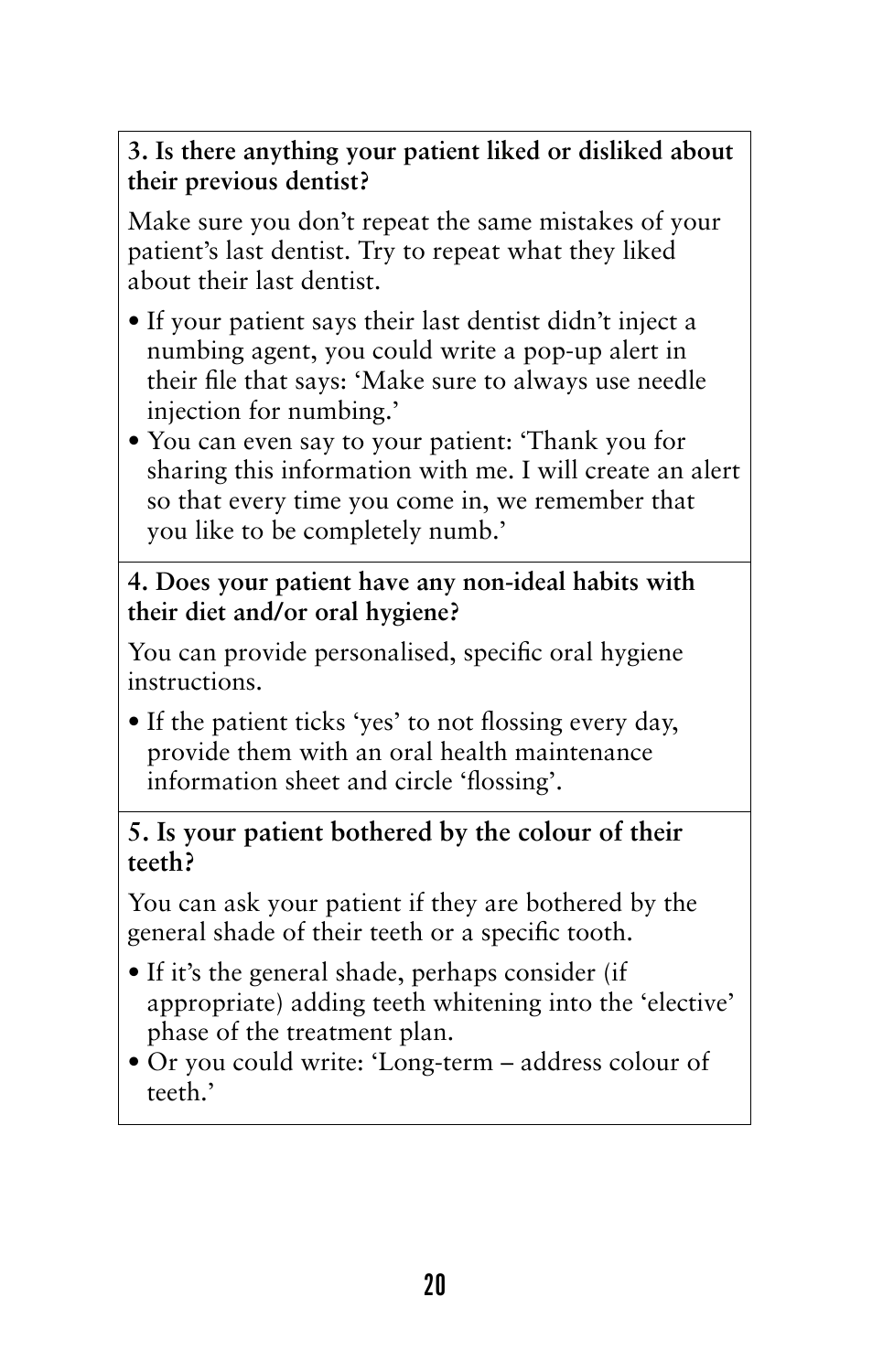### **6. Does your patient have any concerns about snoring and/or cessation of breath while sleeping?**

You can ask them if they have ever had a sleep test.

- Snoring is associated with sleep apnoea, which can lead to reduced energy levels, depression and even premature heart attack.
- It is good practice to refer your patient to a sleep study, if they haven't had one.

### **7. Does your patient have issues with dental crowding?**

Does the patient have difficulty cleaning their crowded teeth? Are they bothered cosmetically? Would they like to know their options?

• Under the 'elective/long term' part of their treatment plan, include 'address lower crowding/orthodontic treatment'.

### **8. Does your patient play a medium- or high-contact sport and do they wear a mouthguard?**

Explain that without a mouthguard there is a 60-fold increase in their risk of traumatic brain injury and dental injury.

• Addition of 'mouthguard' into the 'elective' part of the treatment plan.

### **9. What would your patient change about their smile?**

You can quickly generate a digital smile cam of what their smile would look like if they had these issues addressed. This will motivate your patient to undergo elective cosmetic treatment.

• Addition of cosmetic dental treatment to the 'elective' part of the treatment plan such as whitening, resin/ porcelain veneers, crowns, bridges, implants or orthodontic treatment.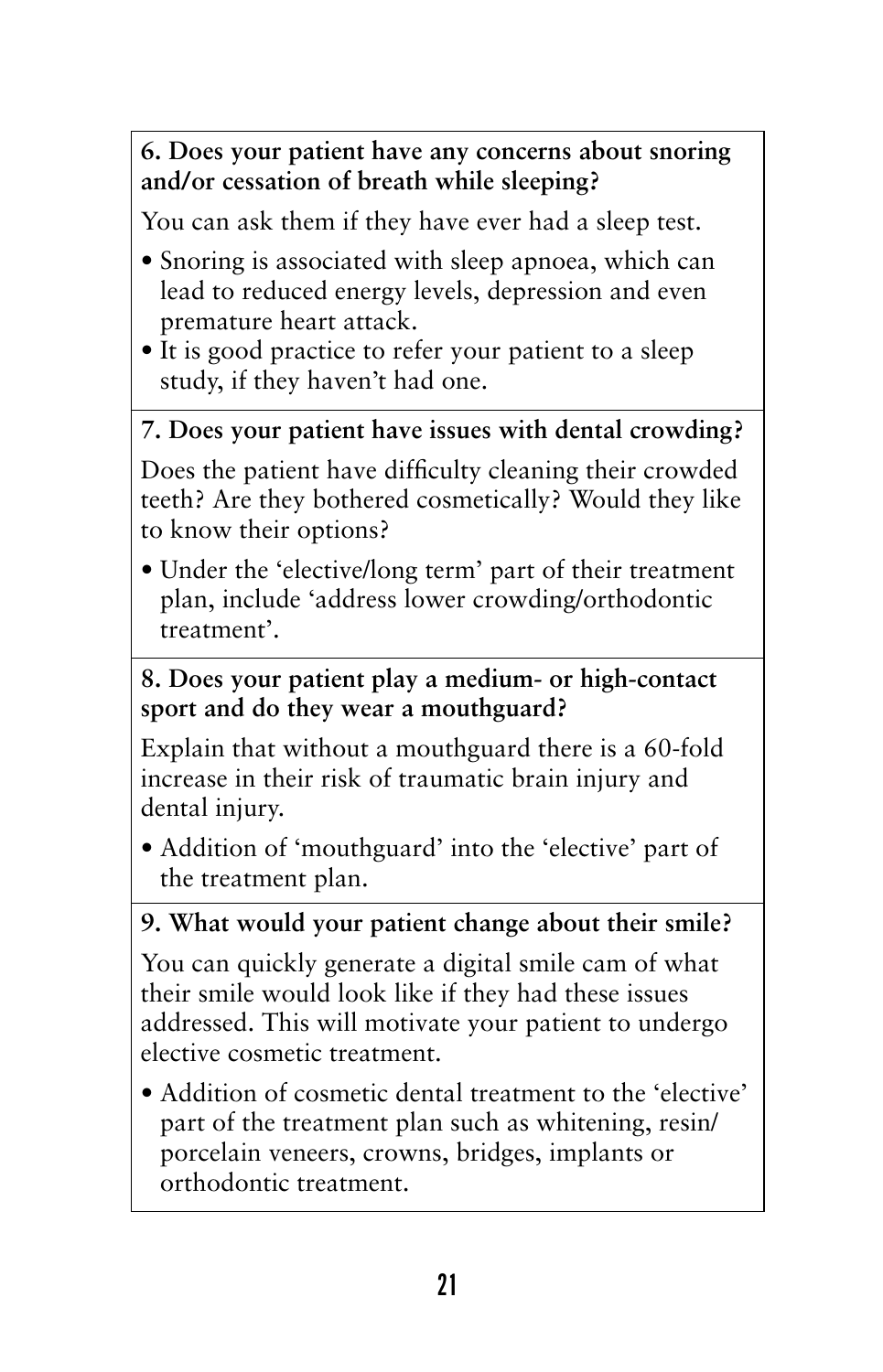### **10. Is your patient concerned about their breath?**

Ask your patient if they are self-conscious or if someone has mentioned something. Emphasise during the treatment plan how their current oral condition may affect their breath (caries/perio/regular dental visits, saliva levels).

- Add in the treatment plan: 'motivating factors: breath'. Every time you review the plan, remember to emphasise this.
- Example: highlight how controlling caries, perio and partially erupted wisdom teeth will improve their breath.

### **11. Does your patient have any issues with their heart? (Blood pressure, valve replacement, stents, anticoagulants.)**

Discuss the connection between periodontal health and cardiovascular health, i.e. your gums are connected to your blood, and your blood is connected to your heart.

- Add in the treatment plan: 'motivating factors: cardiovascular health'.
- Every time you review your patient, remember to emphasise cardiovascular health, especially when motivating your patient to return every six months.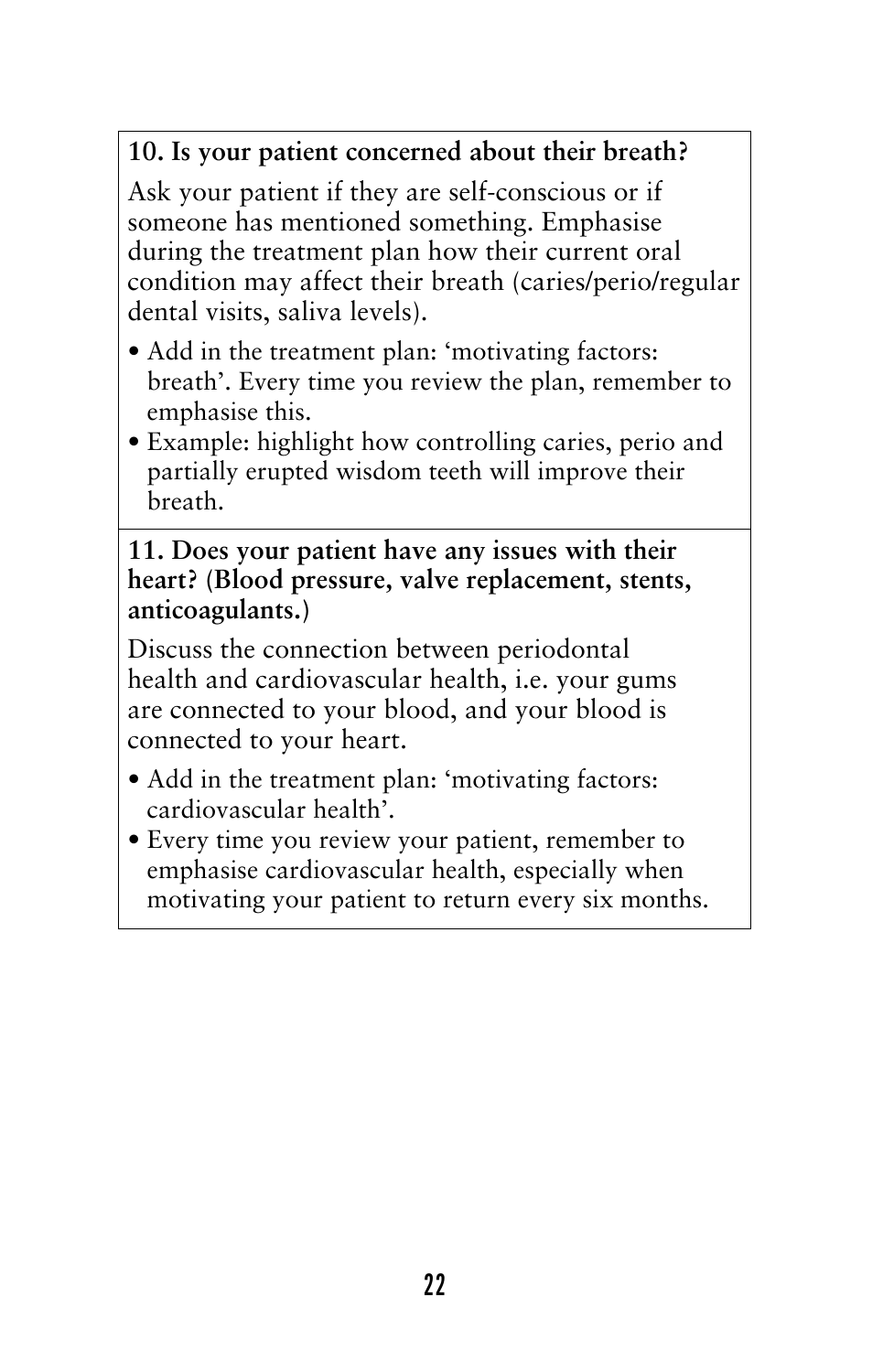### **Maintaining Oral Health: A Guide for Patients**

### **CLEANING**

- Brush for 2 minutes, 2 times per day, using a soft brush or an electric toothbrush. Don't brush too hard or you will strip your gums away and get sensitive teeth. Never use a medium or hard brush.
- Cleaning your teeth is like dusting a cabinet, the dust is very easy to remove. If you notice any hard deposits, these need to be removed by the dentist.
- Brush at a 45-degree angle to ensure the bristles clean inside the gum pockets, then spit out excess toothpaste but don't rinse. The fluoride in the toothpaste is absorbed by the teeth, keeping the enamel strong.
- Use floss or interdental brushes (if you have spaces) to clean between teeth. Avoid toothpicks, if possible, as they can potentially damage the gums irreversibly.
- If you have removable false teeth, clean them daily with soap and soak them once per week in white vinegar for 20 minutes.

### **EATING**

• Consult your doctor or nutritionist about a healthy eating plan.

### **As a general rule:**

- Enjoy a wide variety of nutritious foods, such as: cheese, yoghurts, dry crackers, vegetables, fresh fruit and nuts.
- The worst food for your teeth are sticky sugars like soft chewy lollies, because once they stick between your teeth, if they are not cleaned away. they can stay there for years.
- If you eat sweets, limit your intake to during meal times (avoid eating them between meals). This is because during meal times your saliva is at its highest. Saliva is very important for protecting the teeth. People with low saliva levels are at high risk of dental disease.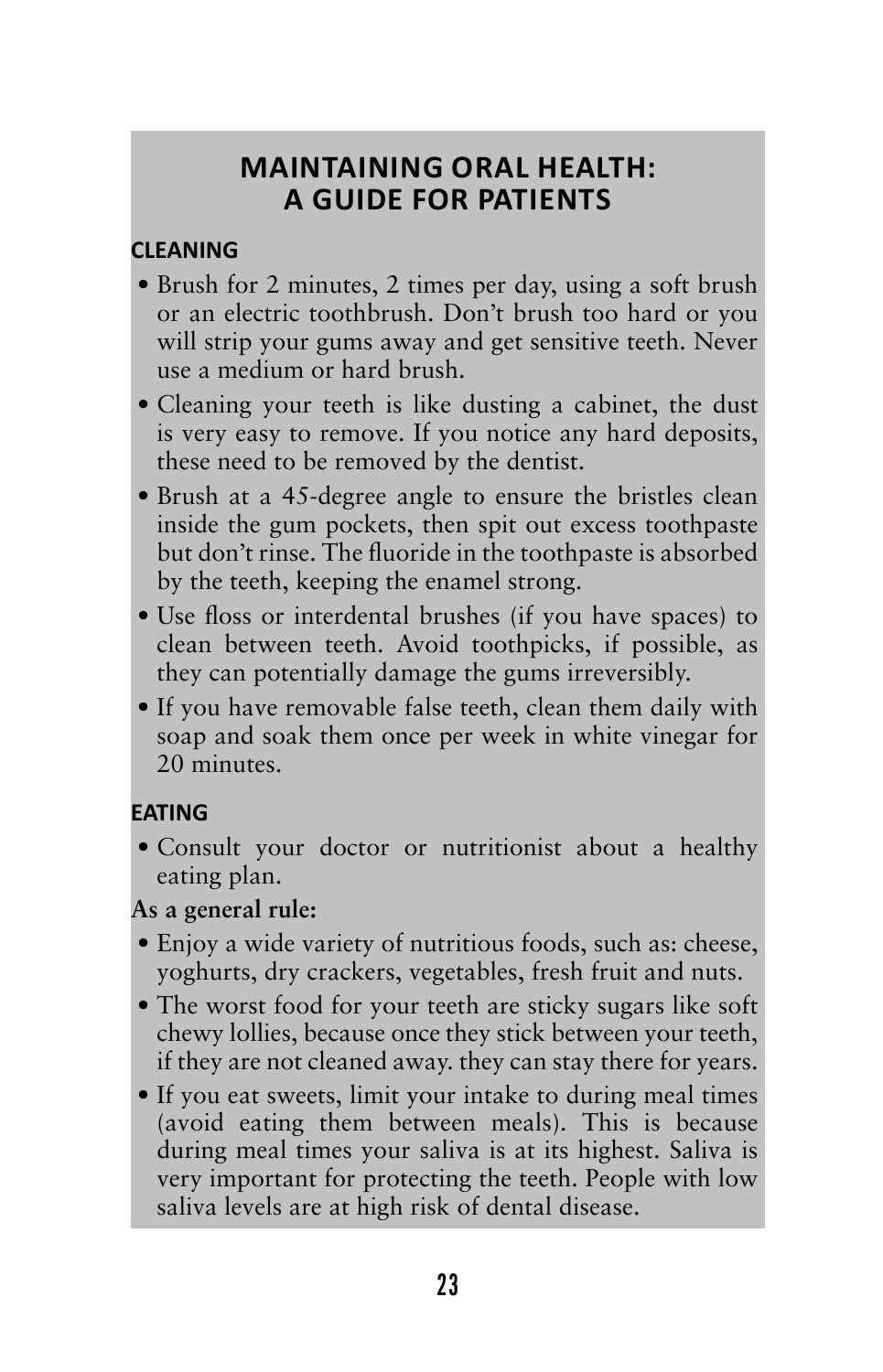### **DRINKING**

- Drink plenty of water to help with saliva levels (this will help you if you find your mouth is dry). Tap water is preferred over bottled water because in most places it contains fluoride, which helps keep the surfaces of the teeth strong.
- Avoid soft drinks, diet sodas, sports drinks, cordials, wine, fruit juice, energy drinks and citrus fruits. If consumed, it is best to limit their intake and have them with meals. Afterwards, a good habit is to rinse with water or bicarbonate water (cup of water with half a teaspoon of bicarbonate soda powder).
- • Drink plain milk instead of flavoured milk (because flavoured milk contains lots of sugar).

### **PLAYING**

• Wear a professionally fitted mouthguard when training and playing moderate- and high-contact sports. Mouthguards not only protect the teeth but, more importantly, reduce impact to the brain by 50% during a blow. Mouthguards therefore have the potential to prevent traumatic brain injury.

### **STAYING**

- If you smoke, quit for good. A free resource with some useful tips and counselling can be found on 13 QUIT. If you drink alcohol, limit your intake.
- Protect your mouth and face from the sun to reduce the risk of skin cancer.
- See the dentist every six months to ensure no lumps and bumps are forming on your soft tissue, the teeth are in a stable and disease free state, and also to maintain the periodontal (gum) tissue and prevent periodontitis (gum disease).
- Those without natural teeth also need check-ups to keep an eye on the soft tissue to make sure no lumps or bumps form.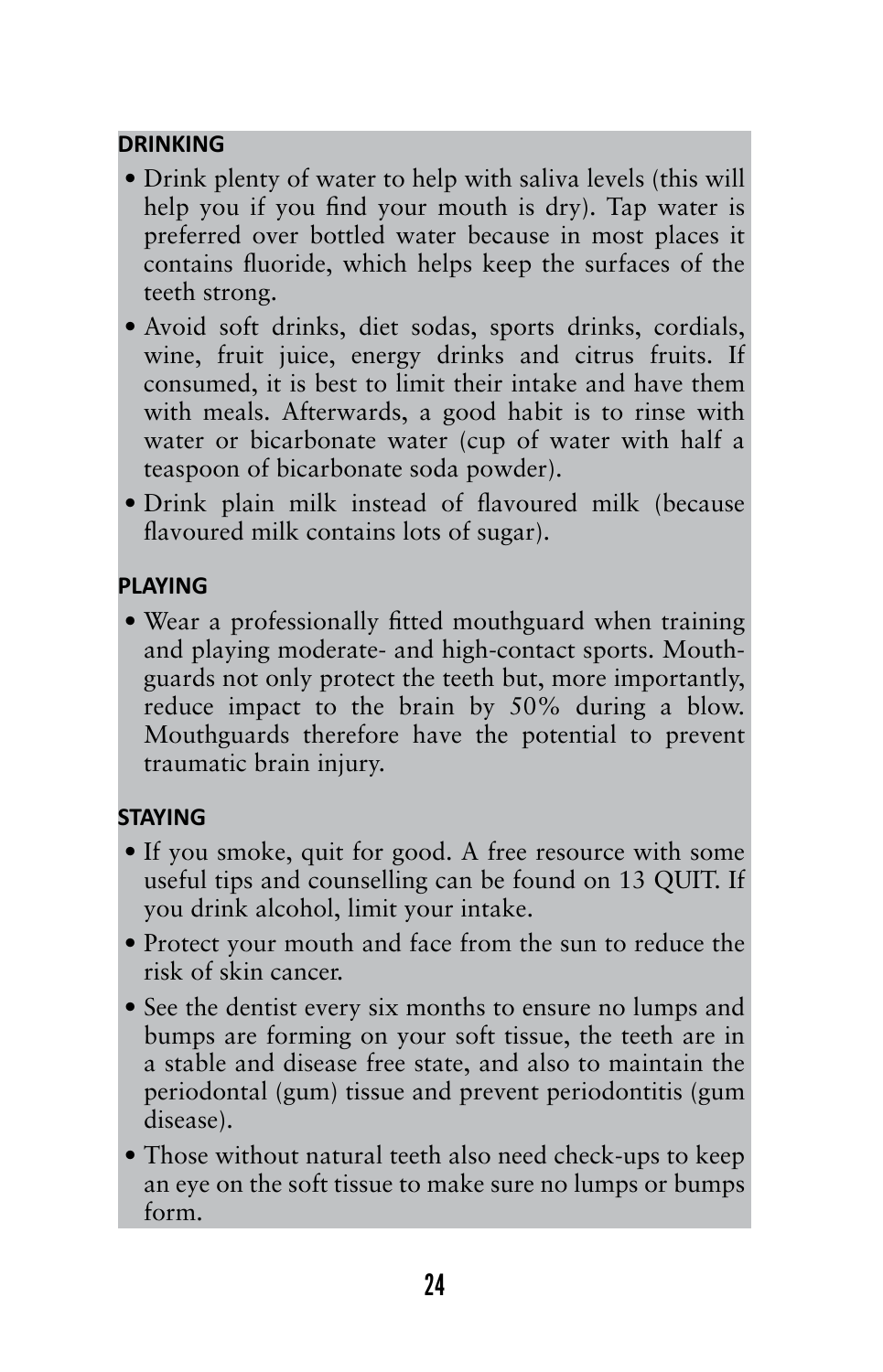Remember, you only need to go through all of the questions (like breath and cosmetic concerns) if you are doing a comprehensive exam. You obviously will always cover the medical history, regardless. Nonetheless, after you have gone through the questions on the New Patient Form, the following step is very important, and almost the most important part of the patient's first visit.

### Summarise what your patient's concerns are

Watch your patient's face light up when you summarise their five or six different concerns. For example: 'So, Mrs Jones, I'd like to summarise your concerns, if that's okay with you. Just to make sure I haven't missed anything.' Your patient may correct or adjust what you say as you go along, and that's fine. Modify any additional information when they do this.

Now get ready for the examination. 'Okay, Mrs Jones, I'm going pop on some gloves and put a mask on, and then take a look around your mouth, if that's okay with you?'

Hint: make sure in the New Patient Form that the fees for the limited exam / comprehensive exam / photos / special tests / intra-oral radiographs / OPGs are outlined clearly, and the patient has acknowledged and signed it.

As you are getting geared up, this is when you start the small talk. There is a common saying in medical circles that you should 'Never treat a patient as a stranger.'

You can begin with questions such as: 'What do you do with yourself? How long have you been doing it?' Further questions should flow from here.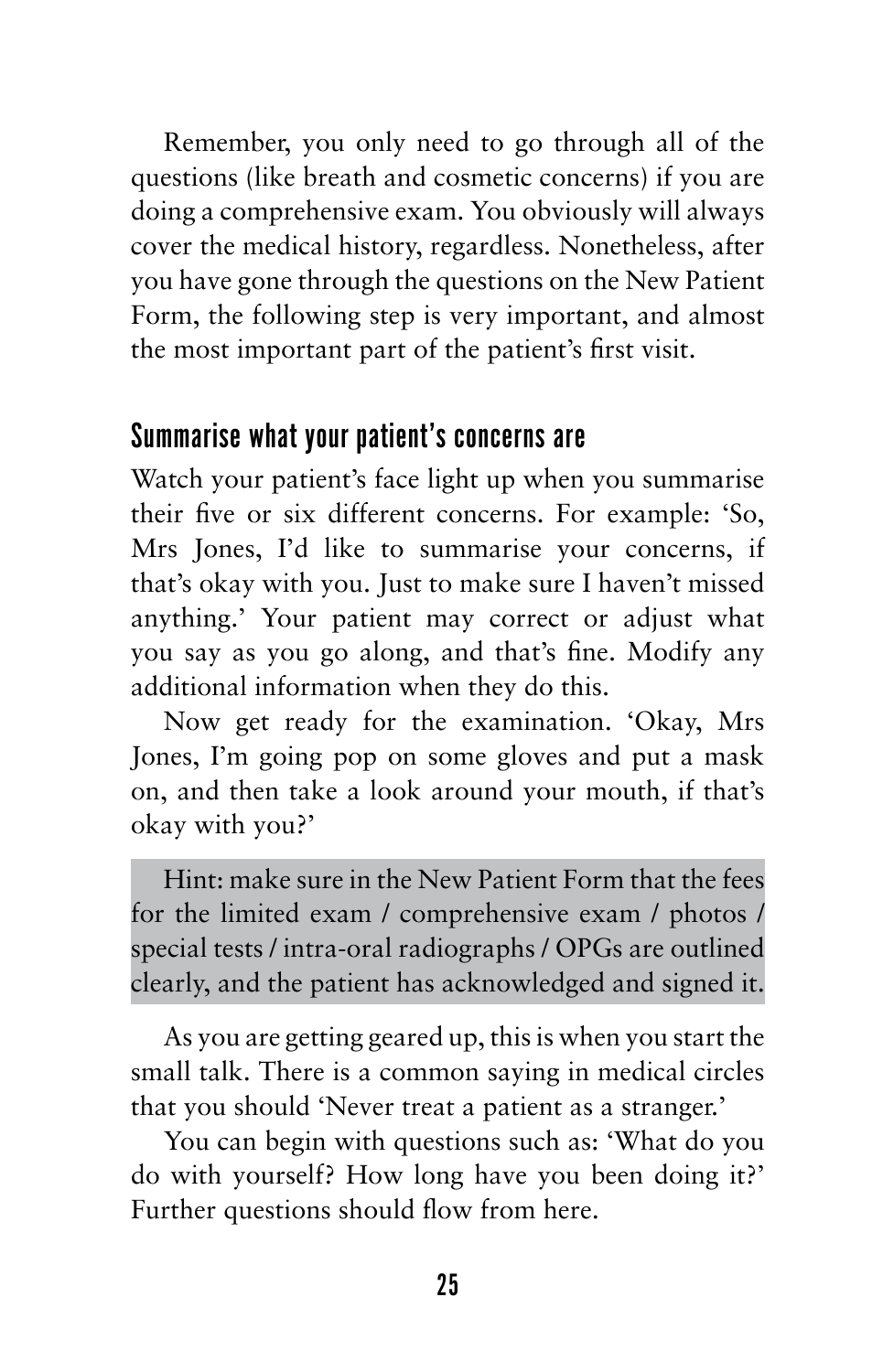Write key information about your patient's interests as an automatic pop-up alert on their electronic file, along with anything else important in your patient's life.

If a patient is in excruciating pain, can't open their mouth wide, or has sensitive teeth, a great way to build rapport is to 'relate to them'. You can relate their situation to similar situations you have experienced. If true, you can consider saying relatable statements like:

- **• Example 1 (severe pain):** 'Oh, I know the feeling, I don't like to tell people this, but I'll tell you a secret. This time last year I bit down on a popcorn seed and split my tooth through my nerve. That was a bit of fun.'
- **• Example 2 (limited mouth opening)**: 'I'm the same; I can't open my mouth wide, either. You're doing better than me.'
- **• Example 3 (sensitivity during a clean)**: 'My teeth get really sensitive, too, when I see the dentist. And mine are so sensitive that I need anaesthetic every time I go.'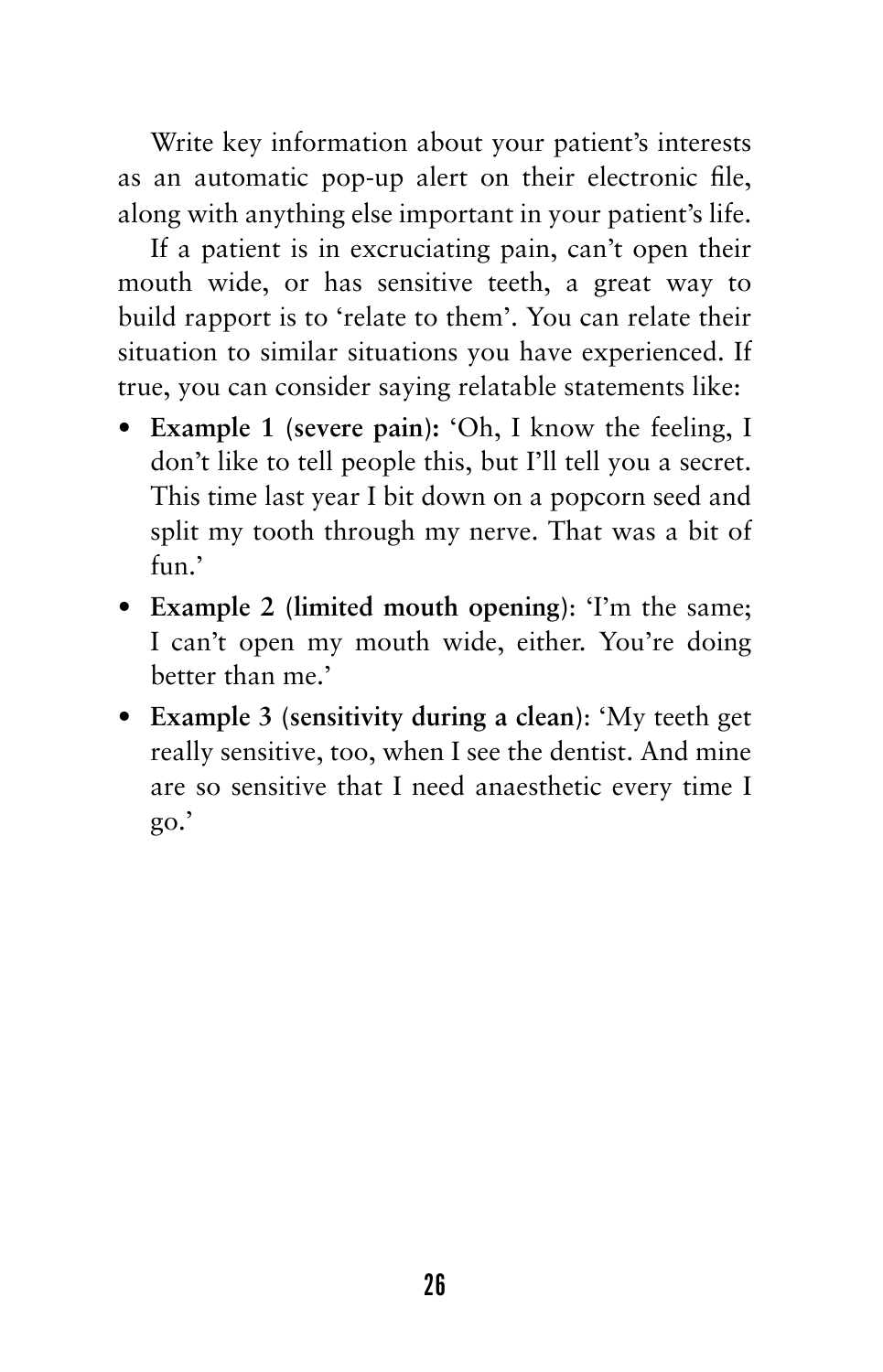# Self-Assessment Questions for Chapter 1

(Answers on pages 131–6)

- 1. Which of the following choices is **false**? If a patient says there is something they didn't like about their last dentist:
	- a. They could potentially be a red flag patient.
	- b. If satisfied with the patient's version of events, you should consider agreeing that the other dentist did something inappropriate.
	- c. You should write an automatic pop-up alert in their file.
	- d. You could thank the patient for letting you know, so that you don't make the same mistake that the last dentist made.
	- e. You shouldn't dismiss their concern.
- 2. The New Patient Form can be a useful and efficient vehicle to:
	- a. Gather a complete set of presenting concerns from the patient.
	- b. Defend in a medico-legal case.
	- c. Increase production by making a more comprehensive treatment plan.
	- d. Address patient expectations.
	- e. All of the above.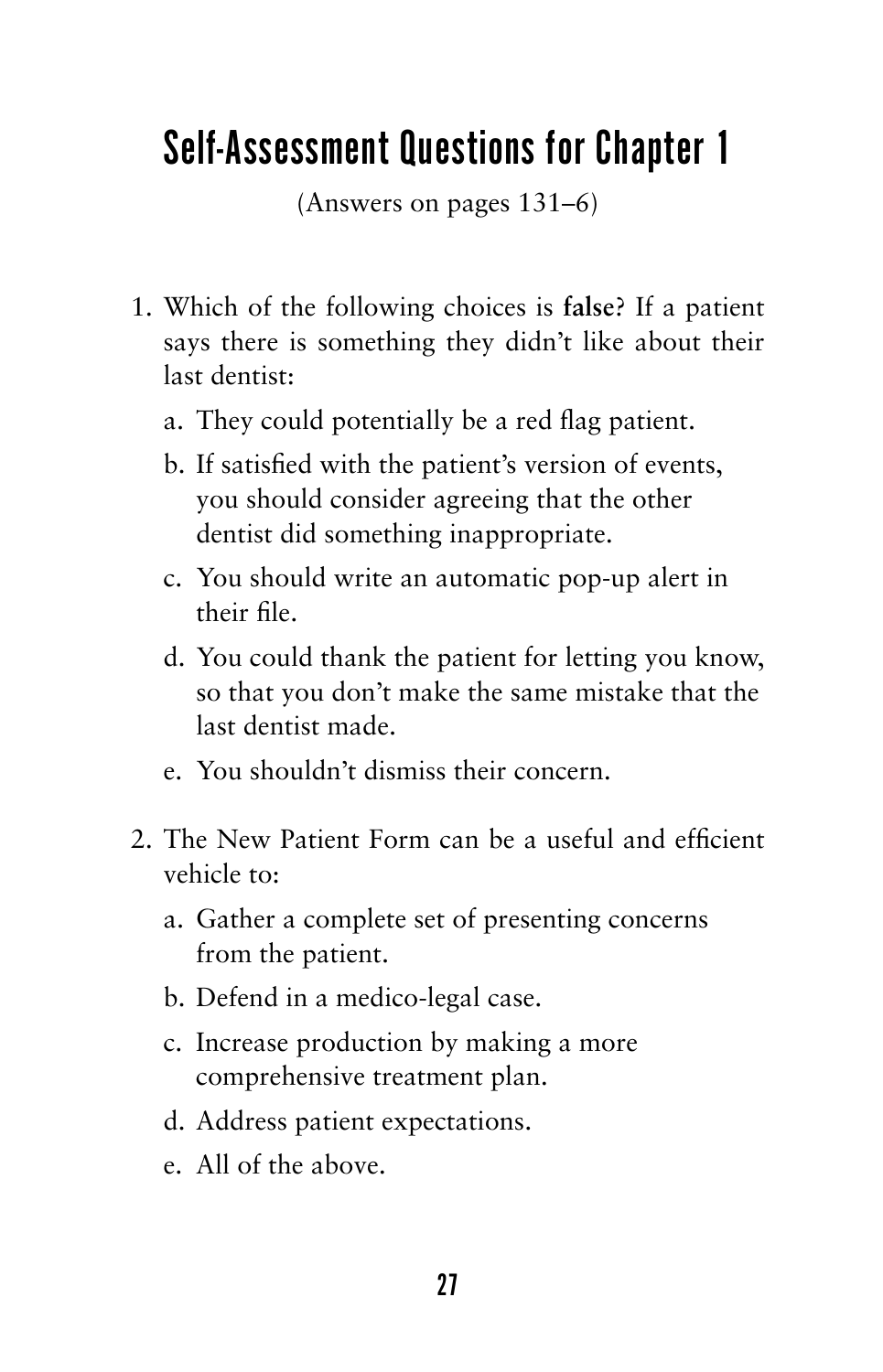- 3. Which is the **most correct** statement? Patients pay more attention when:
	- a. You use positive messages.
	- b. They tell you something.
	- c. You tell them something.
	- d. You use negative messages.
	- e. Choices a and b.
	- f. Choices c and d.
- 4. Which of the following is **false**? When listening to a patient's concerns, some useful nonverbal tips include:
	- a. Nodding your head at regular intervals while they speak.
	- b. Looking at the bridge of their nose.
	- c. Standing up while the patient is sitting down.
	- d. Ensuring the patient can see your entire body.
	- e. All of the above.
- 5. Which of the following is **false**? During the initial patient interview, some useful verbal tips include:
	- a. Introducing all other people in the room.
	- b. Giving the patient a genuine compliment.
	- c. Sharing a similar experience with a patient.
	- d. Summarising what the patient has told you.
	- e. Avoiding annoying verbal gestures that confirm you are listening such as 'yep' and 'mhmm'.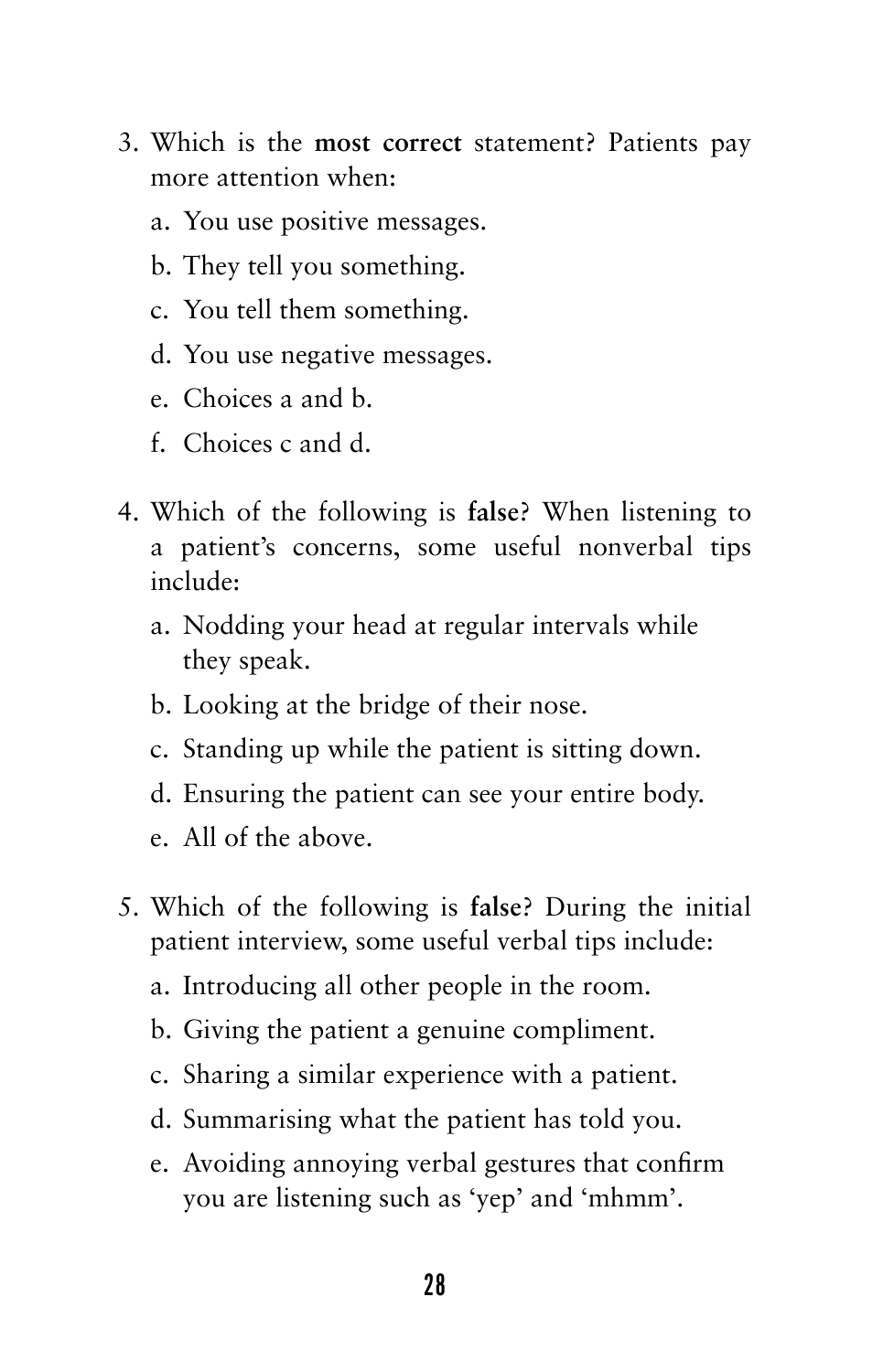- 6. Patients don't feel like they are truly listened to when:
	- a. You have asked them about all their concerns.
	- b. You have continued to ask them if they have any concerns until they say 'no' or 'that's it'.
	- c. You form a prediction and conclusion about how the patient is feeling.
	- d. You have summarised what the patient has told you.
- 7. Are the following two statements **true** or **false**? (i) The information-gathering process is arguably the most important phase of building patient trust. (ii) Trust can be broken but regained again very easily.
	- a. (i) True (ii) True.
	- b. (i) True (ii) False.
	- c. (i) False (ii) True.
	- d. (i) False (ii) False.
- 8. A comprehensive New Patient Form:
	- a. Will take more time for the patient to complete.
	- b. Will regularly bother patients due to the amount of time it takes to complete.
	- c. Hardly helps with getting to know the patient's goals.
	- d. Won't help understand the patient's expectations.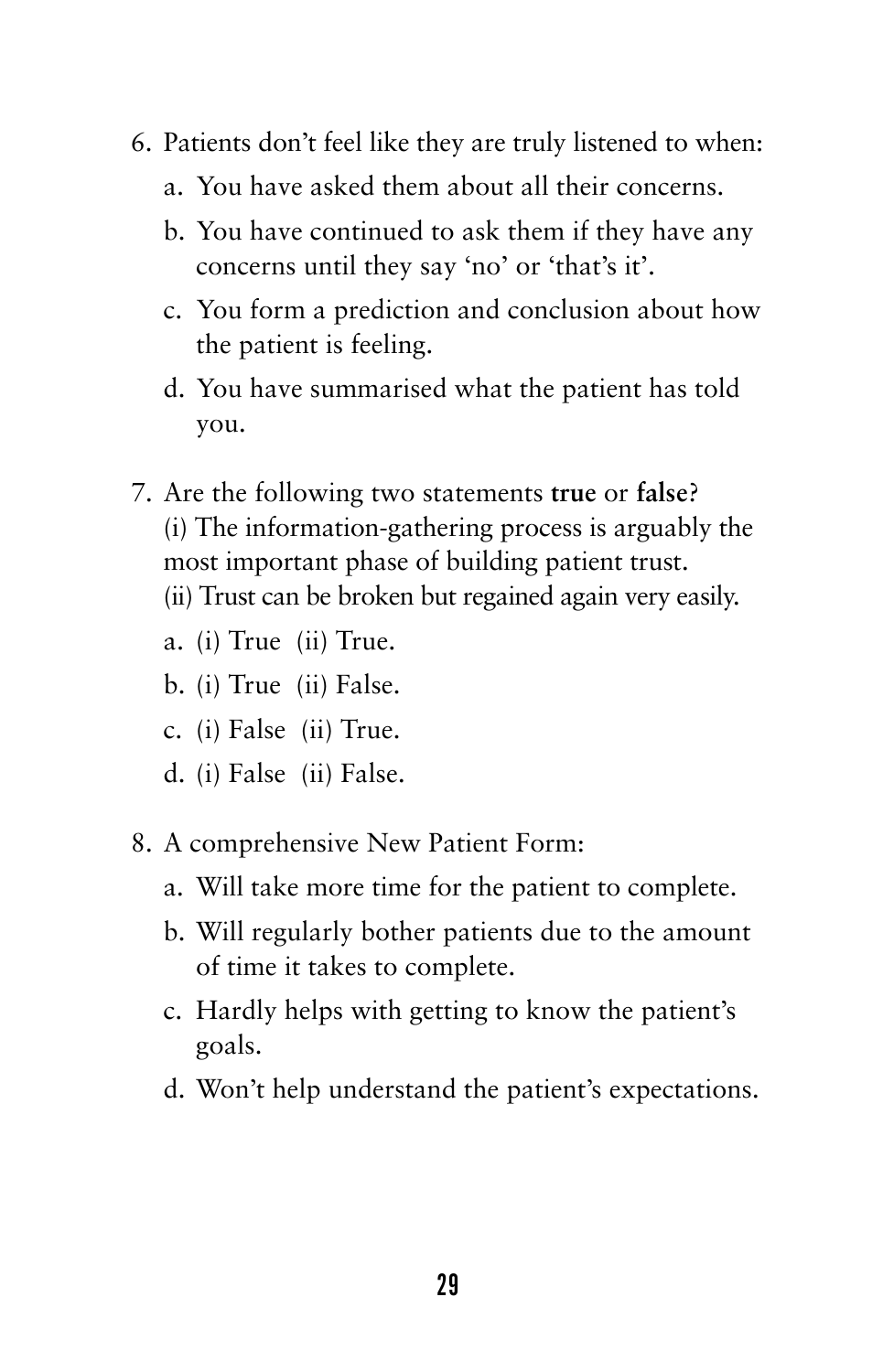- 9. Providing the patient with customised instructions on oral hygiene will **not**:
	- a. Show the patient you are thorough.
	- b. Create a view of professionalism.
	- c. Impress the patient.
	- d. Make the patient sceptical about your comprehensive approach.
	- e. Build trust in your competence.
- 10. Repeating a patient's concerns back to them:
	- a. Will patronise them.
	- b. Will waste time.
	- c. Is unnecessary.
	- d. Will save time overall in the appointment.
	- e. Won't bother them or necessarily help them trust you.
- 11. Which question is the **most important** when determining how to achieve case acceptance?
	- a. The patient's occupation.
	- b. What has stopped them from seeing the dentist as much as they would like to.
	- c. Habits of non-ideal diet and oral hygiene.
	- d. Bothered by the general colour (shade) of their teeth.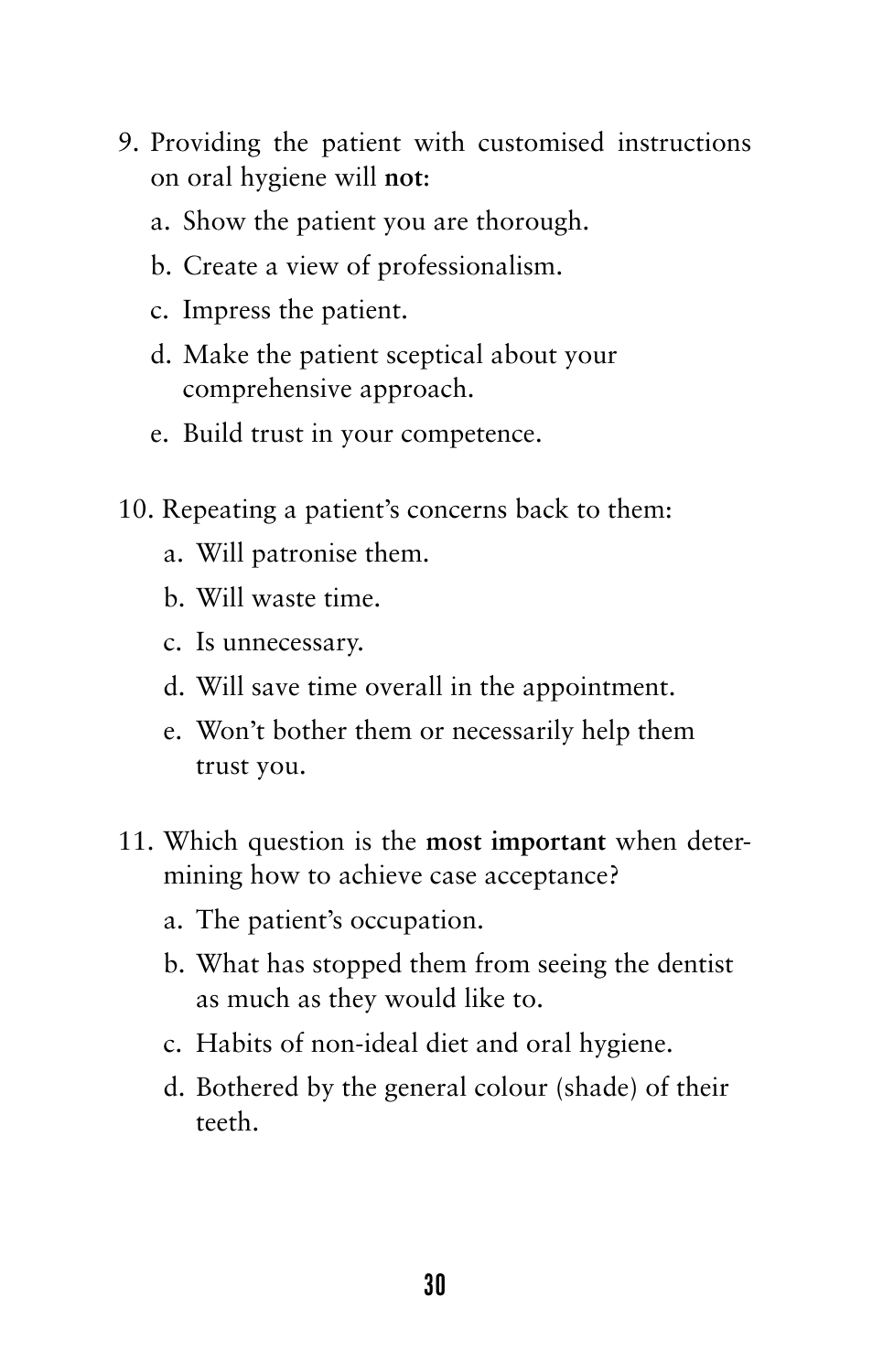- 12. Which of the following are common reasons why a patient hasn't seen the dentist as much as they would like to:
	- a. Fees.
	- b. Fear.
	- c. Lack of time.
	- d. All of the above.
- 13. Which of the following is **most true**? Determining the reason for not visiting the dentist or disliking the dentist is an important question because:
	- a. It allows us to converse with the patient, building rapport.
	- b. It shows the patient we are listening.
	- c. It allows us to address the main objections that the patient may have during a treatment plan, and we can emphasise on these when presenting the plan (e.g. fear, fees, or time).
	- d. It is another question we can ask the patient.
- 14. People like you more when:
	- a. You talk about yourself.
	- b. You talk about them.
	- c. You call them 'buddy'.
	- d. You call them by their name.
	- e. Choices b and d.